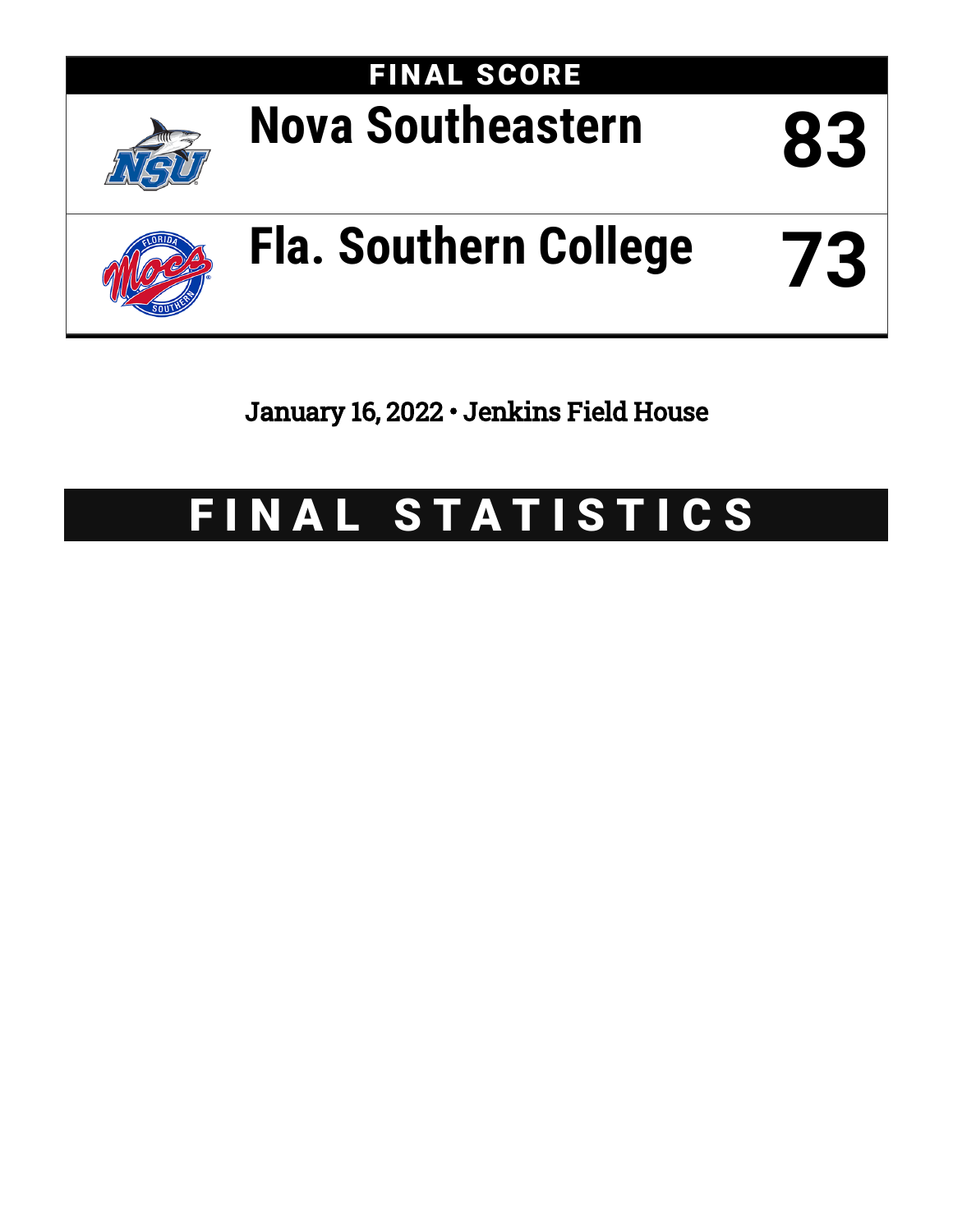## **Official Box Score Nova Southeastern vs Fla. Southern College Game Totals -- Final Statistics January 16, 2022 at Jenkins Field House**



## **Nova Southeastern 83**

| No. | Player               | S  | Pts      | FG        | 3FG      | FT.     | 0R       | <b>DR</b>    | TR             | PF          |                | A TO         | <b>Blk</b> | Stl         | Min | $+/-$          |
|-----|----------------------|----|----------|-----------|----------|---------|----------|--------------|----------------|-------------|----------------|--------------|------------|-------------|-----|----------------|
| 02  | SMITH, NICK          | G  | 9        | $3-5$     | 0-1      | 3-5     | 0        | 5            | 5              | 2           | 6              |              | O          |             | 40  | 10             |
| 05  | SYLLA, SEKOU         | F. | 28       | $11 - 18$ | $0 - 0$  | $6-6$   | 4        | 6            | 10             | 3           | 1              | 4            |            | 2           | 30  | 6              |
| 10  | <b>RODGERS, KOBE</b> | G  | 11       | $5 - 12$  | $1 - 3$  | $0 - 0$ |          | 4            | 5              | 3           | $\overline{2}$ | 3            | $\Omega$   | $2^{\circ}$ | -37 | 9              |
| 13  | SUNAHARA, RJ         | F. | 16       | $6 - 13$  | $0 - 1$  | $4 - 4$ | 1.       | 3            | $\overline{4}$ | 2           | 3              | 2            | 3          | $\mathbf 1$ | 39  | 10             |
| 21  | PUISIS, EDDIE        | G  | 8        | $2 - 9$   | $0 - 4$  | $4 - 4$ |          | 3            | 4              | 3           | 1              | 3            | $\Omega$   | 1           | 28  | -1             |
| 03  | MOORE, MIKE          | G  | $\Omega$ | $0 - 1$   | $0 - 1$  | $0 - 0$ | $\Omega$ | $\mathbf{0}$ | $\Omega$       | $\Omega$    | $\Omega$       | 1            | $\Omega$   | $\Omega$    | 2   | $\overline{2}$ |
| 23  | HUNTER, SHANE        | F  | 8        | $3 - 7$   | 1-1      | $1 - 3$ | $\Omega$ |              |                | 1           | 2              | 2            | $\Omega$   | $\Omega$    | 10  | $\overline{4}$ |
|     | 33 SPEIDEL, LUKAS    | F. | 3        | $1 - 2$   | $1 - 2$  | $0 - 0$ | 1.       | 2            | 3              | 1           |                | 0            | $\Omega$   | 2           | 14  | 10             |
|     | <b>TEAM</b>          |    |          |           |          |         | 5        | 3            | 8              | $\mathbf 0$ |                | $\mathbf{0}$ |            |             |     |                |
|     | <b>TOTALS</b>        |    |          | 83 31-67  | $3 - 13$ | $18-22$ | 13       | 27           | 40             | 15          | 16             | 16           | 4          | 15 200      |     |                |
|     |                      |    |          |           |          |         |          |              |                |             |                |              |            |             |     |                |

| <b>Shooting By Period</b><br>Period | FG        | FG%   | 3FG      | 3FG%            | FТ        | FT%   |
|-------------------------------------|-----------|-------|----------|-----------------|-----------|-------|
| 1st Half                            | 17-35     | 49%   | $3 - 10$ | 30 <sup>%</sup> | $11 - 13$ | 85%   |
| 2nd Half                            | 14.32     | 44%   | $0 - 3$  | $00\%$          | 7-9       | 78%   |
| Game                                | $31 - 67$ | 46.3% | $3 - 13$ | 23.1%           | $18 - 22$ | 81.8% |

*Last FG:* 2nd-00:51 *Largest lead:* By 15 at *Technical Fouls:* #05 SYLLA @ 2nd - 04:37;

## **Fla. Southern College 73**

| No. | -<br>Plaver                 | S  | Pts | FG       | 3FG       | FT.      | OR      | DR       | TR       | PF            | A        | TO | Blk           | Stl      | Min        | $+/-$          |
|-----|-----------------------------|----|-----|----------|-----------|----------|---------|----------|----------|---------------|----------|----|---------------|----------|------------|----------------|
| 03  | RHODES, XAVIER              | G  | 10  | $4 - 11$ | $0 - 1$   | $2 - 2$  | 2       | 3        | 5        | 4             | 5        | 8  |               |          | 29         | 1              |
| 10  | <b>BONGIORNI, WES</b>       | F  | 4   | $2 - 5$  | $0 - 0$   | $0 - 0$  | 3       | 3        | 6        | 3             | 2        | 3  | $\mathbf{0}$  |          | 32         | $-10$          |
| 11  | <b>MCKELPHIN, TARIK</b>     | G  | 26  | $8 - 18$ | $6-9$     | $4-6$    | 0       |          |          |               | 2        | 5  | 3             | $\Omega$ | 36         | 0              |
| 13  | DAMBREVILLE, E.J.           | G  | 18  | $7 - 13$ | $4 - 10$  | $0 - 0$  | 3       | 6        | 9        | 1             | 4        | 3  |               | 4        | 37         | -8             |
| 33  | <b>GUNNLAUGSSON, OLAFUR</b> | F. | 3   | $1 - 5$  | $1-5$     | $0 - 0$  | 0       | 0        | $\Omega$ | 3             | 1        | 0  | $\Omega$      | 0        | 11         | -1             |
| 02  | <b>BOOTH, JADIN</b>         | G  | 8   | $2 - 5$  | $1 - 3$   | $3 - 4$  |         | 2        | 3        |               | $\Omega$ | 2  | $\Omega$      | $\Omega$ | 16         | $-11$          |
| 05  | CAMPBELL, DEANDRE           | G  | 0   | $0 - 2$  | $0 - 1$   | $0 - 0$  | 0       |          |          | 3             | 2        |    | $\Omega$      |          | 14         | $-17$          |
| 25  | AJIKE, BABATUNDE            | F. | 4   | $2 - 4$  | $0 - 0$   | $0 - 0$  |         | 2        | 3        | $\mathcal{P}$ | $\Omega$ | 2  | $\mathcal{P}$ | $\Omega$ | 20         | $\overline{4}$ |
| 44  | ANDERSON, LUKE              | F. | 0   | $0 - 1$  | $0 - 0$   | $0 - 0$  | 0       | $\Omega$ | $\Omega$ |               | $\Omega$ | 0  | $\Omega$      | 0        | 5          | -8             |
|     | <b>TEAM</b>                 |    |     |          |           |          | 2       | 2        | 4        | $\Omega$      |          | 0  |               |          |            |                |
|     | <b>TOTALS</b>               |    |     | 73 26-64 | $12 - 29$ | $9 - 12$ | $12 \,$ | 26       | 38       | 19            | 16       | 24 |               |          | <b>200</b> |                |
|     |                             |    |     |          |           |          |         |          |          |               |          |    |               |          |            |                |

| <b>Shooting By Period</b> |           |       |           |            |          |       |
|---------------------------|-----------|-------|-----------|------------|----------|-------|
| Period                    | FG        | FG%   | 3FG       | 3FG%       | FТ       | FT%   |
| 1st Half                  | 13-35     | 37%   | 4-14      | <b>29%</b> | 4-6      | 67%   |
| 2nd Half                  | $13 - 29$ | 45%   | $8 - 15$  | 53%        | 5-6      | 83%   |
| Game                      | 26-64     | 40.6% | $12 - 29$ | 41.4%      | $9 - 12$ | 75.0% |

*Last FG:* 2nd-00:43 *Largest lead:* By 6 at *Technical Fouls:* #13 DAMBREVILLE @ 1st - 01:48; #0 TEAM @ 2nd - 04:19;

| Game Notes:                                                        | <b>Score</b>                            | 1st | 2 <sub>nd</sub> | тот | <b>Points</b>     | <b>NSU</b>     | <b>FSC</b>     |
|--------------------------------------------------------------------|-----------------------------------------|-----|-----------------|-----|-------------------|----------------|----------------|
| Officials: Byron Rosier, Nick Agress, Nolan Padgett<br>Attendance: | <b>NSU</b>                              | 48  | 35              | 83  | In the Paint      | 44             | 22             |
|                                                                    | <b>FSC</b>                              | 34  | 39              | 73  | Off Turns         | 19             | 14             |
| Start Time: 01:00 AM                                               |                                         |     |                 |     | 2nd Chance        |                | 12             |
| Conference Game:                                                   | NSU led for 35:04. FSC led for 4:13.    |     |                 |     | <b>Fast Break</b> |                | 21             |
|                                                                    | Game was tied for 0:0.<br>Times tied: 0 |     | Lead Changes: 0 |     | Bench             |                | 12             |
|                                                                    |                                         |     |                 |     | Per Poss          | 1.051<br>40/79 | 0.901<br>31/81 |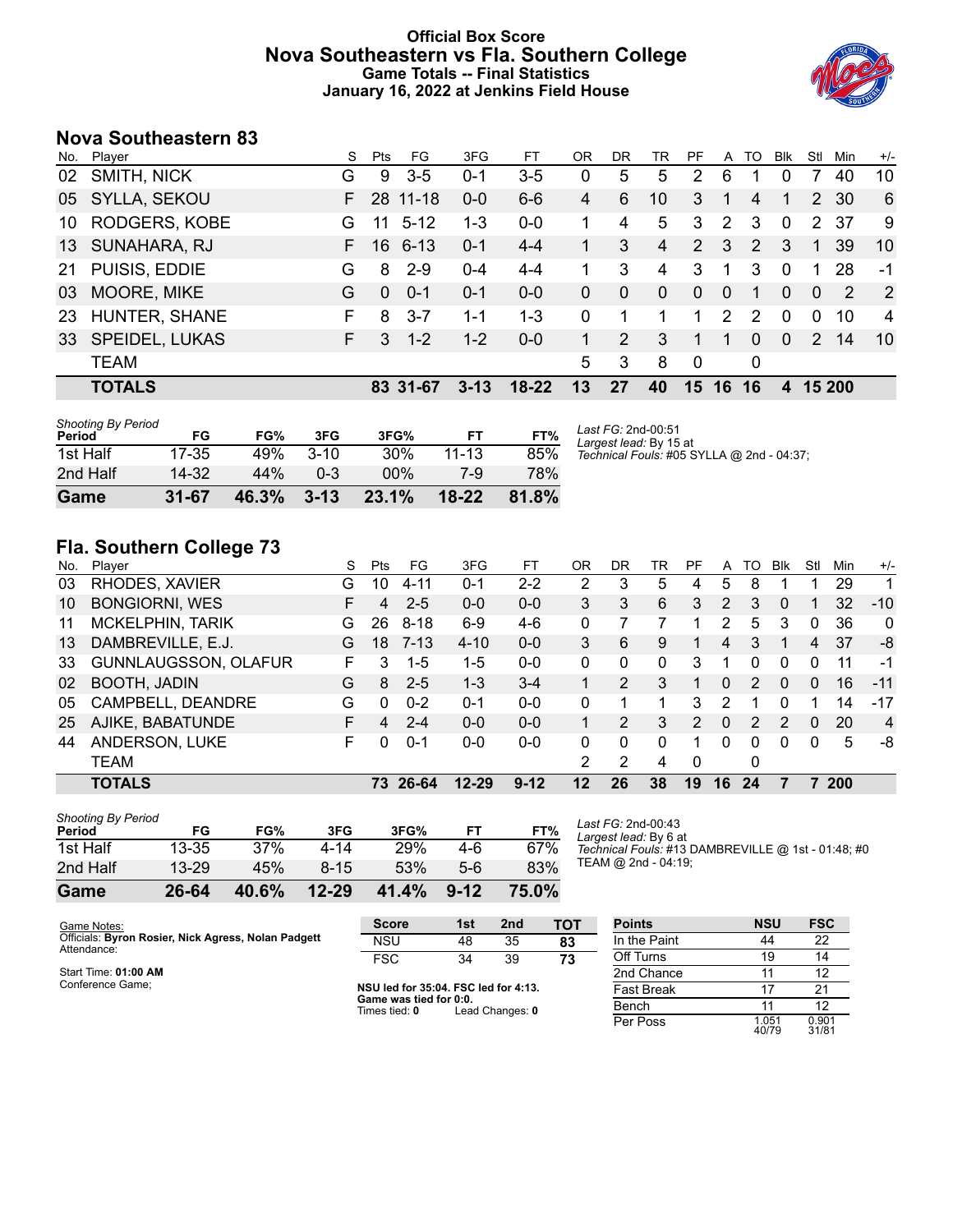### **Official Box Score Nova Southeastern vs Fla. Southern College First Half Statistics Only January 16, 2022 at Jenkins Field House**



# **Nova Southeastern 48**

| No. | Player                | S  | <b>Pts</b>    | <b>FG</b> | 3FG      | <b>FT</b> | <b>OR</b> | <b>DR</b>    | TR           | PF            | A             | TO          | <b>BIK</b>    | Stl            | Min    | $+/-$          |
|-----|-----------------------|----|---------------|-----------|----------|-----------|-----------|--------------|--------------|---------------|---------------|-------------|---------------|----------------|--------|----------------|
| 02  | SMITH, NICK           | G  | $\Omega$      | $0 - 1$   | $0 - 1$  | $0 - 0$   | 0         | 4            | 4            |               | 4             |             | 0             | 4              | 20     | 14             |
| 05  | SYLLA, SEKOU          | F. | 18            | $6 - 8$   | $0-0$    | $6-6$     |           | 3            | 4            | 0             |               |             | 0             |                | 13     | 9              |
| 10  | RODGERS, KOBE         | G  | $5^{\circ}$   | $2 - 5$   | $1 - 2$  | $0 - 0$   |           | 2            | 3            | $\mathcal{P}$ | $\mathcal{P}$ |             | $\Omega$      | $\mathcal{P}$  | 17     | 13             |
| 13  | SUNAHARA, RJ          | F. | 12            | $4-9$     | $0 - 1$  | $4 - 4$   | $\Omega$  | 2            | 2            | 1             | $\mathcal{P}$ | 1           | $\mathcal{P}$ | 1              | 19     | 14             |
| 21  | PUISIS, EDDIE         | G  | $\mathcal{P}$ | $1 - 3$   | $0 - 2$  | $0 - 0$   |           | 0            | 1.           | 3             | $\mathbf{0}$  | 2           | $\mathbf 0$   | 1              | 8      | -3             |
| 03  | MOORE, MIKE           | G  | $\Omega$      | $0 - 1$   | $0 - 1$  | $0-0$     | $\Omega$  | $\mathbf{0}$ | $\mathbf{0}$ | $\Omega$      | $\mathbf{0}$  | 1           | $\mathbf{0}$  | $\overline{0}$ | 2      | $\overline{2}$ |
| 23  | HUNTER, SHANE         | F. | 8             | $3-6$     | 1-1      | $1 - 3$   | 0         | 1            | 1            | $\Omega$      | 1             | 2           | $\Omega$      | $\Omega$       | 8      | 5              |
| 33  | <b>SPEIDEL, LUKAS</b> | F. | 3             | $1 - 2$   | $1 - 2$  | $0 - 0$   |           | 2            | 3            | 1             |               | $\Omega$    | $\Omega$      | $\mathcal{P}$  | 14     | 10             |
|     | <b>TEAM</b>           |    |               | $0 - 0$   |          |           |           | 1            | 2            | $\mathbf 0$   |               | $\mathbf 0$ |               |                |        |                |
|     | <b>TOTALS</b>         |    |               | 48 17-35  | $3 - 10$ | $11 - 13$ | 5         | 15           | <b>20</b>    | 8             | 11            | 9           | $\mathbf{P}$  |                | 11 100 |                |

| <b>Shooting By Period</b><br>Period | FG        | FG%   | 3FG      | 3FG%   |           | FT%   | Last FG Half: NSU 2nd-00:51 |
|-------------------------------------|-----------|-------|----------|--------|-----------|-------|-----------------------------|
| 1st Half                            | 17-35     | 49%   | $3-10$   | $30\%$ | $11 - 13$ | 85%   |                             |
| Game                                | $31 - 67$ | 46.3% | $3 - 13$ | 23.1%  | $18-22$   | 81.8% |                             |

# **Fla. Southern College 34**

| No. | -<br>Plaver                 | S. | <b>Pts</b>    | FG        | 3FG     | <b>FT</b> | <b>OR</b> | <b>DR</b> | TR       | PF       | A | TO | <b>Blk</b> | Stl      | Min | $+/-$ |
|-----|-----------------------------|----|---------------|-----------|---------|-----------|-----------|-----------|----------|----------|---|----|------------|----------|-----|-------|
| 03  | RHODES, XAVIER              | G  | 4             | $2 - 7$   | $0 - 1$ | $0 - 0$   | 2         | 3         | 5        | 2        | 0 | 4  |            |          | 12  | $-2$  |
| 10  | <b>BONGIORNI, WES</b>       | F  | 2             | $1 - 3$   | $0 - 0$ | $0 - 0$   | 2         |           | 3        |          |   |    | 0          | $\Omega$ | 15  | $-13$ |
| 11  | <b>MCKELPHIN, TARIK</b>     | G  | 15            | $4 - 7$   | $3-3$   | $4-6$     | 0         | 4         | 4        |          |   | 4  |            | n        | 17  | -6    |
| 13  | DAMBREVILLE, E.J.           | G  | 4             | $2 - 6$   | $0 - 4$ | $0 - 0$   | 3         | 2         | 5        |          | 3 | 2  |            | 2        | 17  | $-12$ |
| 33  | <b>GUNNLAUGSSON, OLAFUR</b> | F  | 3             | $1 - 5$   | 1-5     | $0 - 0$   | 0         | 0         | 0        | 3        |   | 0  | 0          | 0        | 10  | -1    |
| 02  | <b>BOOTH, JADIN</b>         | G  | $\mathcal{P}$ | $1 - 2$   | $0 - 0$ | $0 - 0$   |           | 2         | 3        | $\Omega$ | 0 | 2  | $\Omega$   | 0        | 8   | $-11$ |
| 05  | CAMPBELL, DEANDRE           | G  | $\Omega$      | $0 - 1$   | $0 - 1$ | $0 - 0$   | 0         |           |          | 2        |   |    | 0          |          | 6   | $-11$ |
| 25  | AJIKE, BABATUNDE            | F. | 4             | $2 - 3$   | $0 - 0$ | $0 - 0$   | 0         | 0         | 0        | 0        | 0 |    |            | 0        | 8   | -6    |
| 44  | ANDERSON, LUKE              | F  | 0             | $0 - 1$   | $0 - 0$ | $0 - 0$   | 0         | 0         | $\Omega$ |          | 0 | 0  | 0          | 0        | 5   | -8    |
|     | <b>TEAM</b>                 |    |               | $0 - 0$   |         |           | 0         |           |          | $\Omega$ |   | 0  |            |          |     |       |
|     | <b>TOTALS</b>               |    | 34            | $13 - 35$ | 4-14    | $4 - 6$   | 8         | 14        | 22       | 11       |   | 15 | 3          | 4        | 100 |       |

| <b>Shooting By Period</b><br>Period | FG        | FG%   | 3FG       | 3FG%  | FТ       | FT%   |
|-------------------------------------|-----------|-------|-----------|-------|----------|-------|
| 1st Half                            | $13 - 35$ | 37%   | 4-14      | 29%   | 4-6      | 67%   |
| Game                                | 26-64     | 40.6% | $12 - 29$ | 41.4% | $9 - 12$ | 75.0% |

*Last FG Half:* FSC 2nd-00:43

| Game Notes:                                                        | <b>Score</b> | 1st | 2 <sub>nd</sub> | <b>TOT</b> | <b>Points (This Period)</b> | <b>NSU</b>    | <b>FSC</b>     |
|--------------------------------------------------------------------|--------------|-----|-----------------|------------|-----------------------------|---------------|----------------|
| Officials: Byron Rosier, Nick Agress, Nolan Padgett<br>Attendance: | <b>NSU</b>   | 48  | 35              | 83         | In the Paint                | 22            | 14             |
|                                                                    | <b>FSC</b>   | 34  | 39              | 73         | Off Turns                   | 13            |                |
| Start Time: 01:00 AM                                               |              |     |                 |            | 2nd Chance                  |               | 10             |
| Conference Game:                                                   |              |     |                 |            | <b>Fast Break</b>           |               | 12             |
|                                                                    |              |     |                 |            | Bench                       |               |                |
|                                                                    |              |     |                 |            | Per Poss                    | .067<br>23/45 | 0.773<br>15/44 |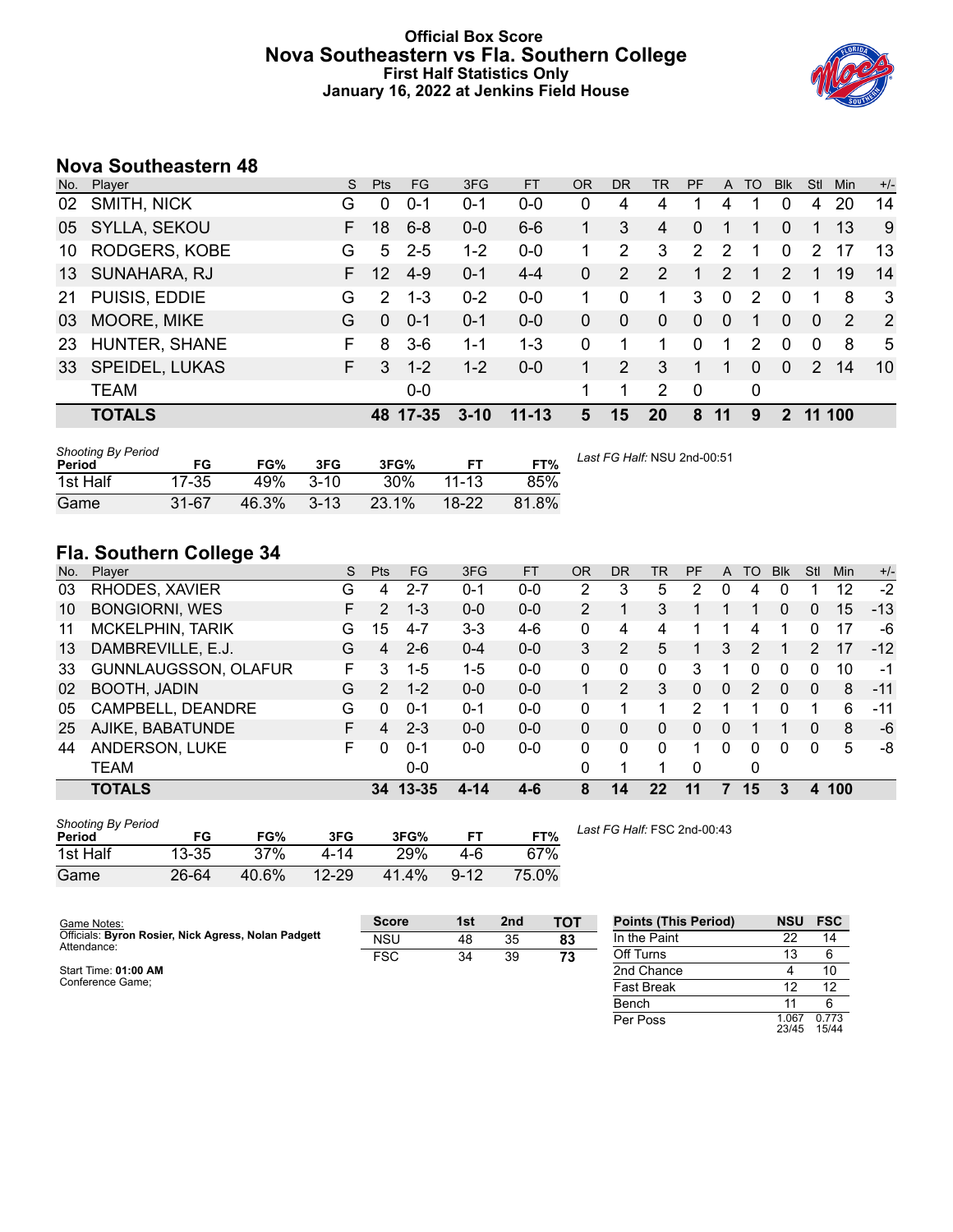#### **Official Play-By-Play Nova Southeastern vs Fla. Southern College First Half January 16, 2022 at Jenkins Field House**



#### **Period 1**

#### **Starters:**

| Time           | <b>VISITORS: Nova Southeastern</b> | <b>Score</b> | <b>Margin</b>  | <b>HOME: Fla. Southern College</b>                                   |
|----------------|------------------------------------|--------------|----------------|----------------------------------------------------------------------|
| 19:35          |                                    |              |                | MISSED 3PTR by DAMBREVILLE, E.J.                                     |
| 19:32          |                                    |              |                | REBOUND (OFF) by RHODES, XAVIER                                      |
| 19:18          |                                    | $3-0$        | $H_3$          | GOOD! 3PTR by MCKELPHIN, TARIK                                       |
| 19:00          | GOOD! LAYUP by SYLLA, SEKOU        | $3-2$        | H <sub>1</sub> |                                                                      |
| 18:52          |                                    |              |                | TURNOVER by MCKELPHIN, TARIK                                         |
| 18:52          | STEAL by RODGERS, KOBE             |              |                |                                                                      |
| 18:45          | TURNOVER by RODGERS, KOBE          |              |                |                                                                      |
| 18:45          |                                    |              |                | STEAL by DAMBREVILLE, E.J.                                           |
| 18:41          |                                    | $5-2$        | H <sub>3</sub> | GOOD! LAYUP by BONGIORNI, WES [FB]                                   |
| 18:41          |                                    |              |                | ASSIST by DAMBREVILLE, E.J.                                          |
| 18:35          | MISSED 3PTR by PUISIS, EDDIE       |              |                |                                                                      |
| 18:32          |                                    |              |                | REBOUND (DEF) by MCKELPHIN, TARIK                                    |
| 18:29<br>18:23 |                                    |              |                | MISSED LAYUP by RHODES, XAVIER<br>REBOUND (OFF) by DAMBREVILLE, E.J. |
| 18:12          |                                    | $8 - 2$      | H <sub>6</sub> | GOOD! 3PTR by MCKELPHIN, TARIK                                       |
| 18:12          |                                    |              |                | ASSIST by DAMBREVILLE, E.J.                                          |
| 18:03          | GOOD! LAYUP by SYLLA, SEKOU        | $8 - 4$      | H4             |                                                                      |
| 17:49          |                                    |              |                | MISSED JUMPER by MCKELPHIN, TARIK                                    |
| 17:46          | REBOUND (DEF) by SYLLA, SEKOU      |              |                |                                                                      |
| 17:34          | MISSED 3PTR by PUISIS, EDDIE       |              |                |                                                                      |
| 17:29          | REBOUND (OFF) by RODGERS, KOBE     |              |                |                                                                      |
| 17:28          | MISSED LAYUP by RODGERS, KOBE      |              |                |                                                                      |
| 17:25          |                                    |              |                | REBOUND (DEF) by RHODES, XAVIER                                      |
| 17:23          |                                    | $10 - 4$     | H <sub>6</sub> | GOOD! LAYUP by MCKELPHIN, TARIK [FB]                                 |
| 17:23          |                                    |              |                | ASSIST by BONGIORNI, WES                                             |
| 17:13          |                                    |              |                | FOUL by BONGIORNI, WES                                               |
| 17:06          | GOOD! 3PTR by RODGERS, KOBE        | $10 - 7$     | $H_3$          |                                                                      |
| 17:06          | ASSIST by SYLLA, SEKOU             |              |                |                                                                      |
| 16:48          |                                    |              |                | FOUL by RHODES, XAVIER                                               |
| 16:48          |                                    |              |                | TURNOVER by RHODES, XAVIER                                           |
| 16:29          | GOOD! LAYUP by SYLLA, SEKOU        | $10-9$       | H <sub>1</sub> |                                                                      |
| 16:24          | FOUL by RODGERS, KOBE              |              |                |                                                                      |
| 16:24<br>16:24 |                                    |              |                | SUB OUT: GUNNLAUGSSON, OLAFUR<br>SUB IN: ANDERSON, LUKE              |
| 16:16          |                                    |              |                | MISSED 3PTR by DAMBREVILLE, E.J.                                     |
| 16:14          | REBOUND (DEF) by TEAM              |              |                |                                                                      |
| 16:01          |                                    |              |                | SUB OUT: RHODES, XAVIER                                              |
| 16:01          |                                    |              |                | SUB IN: CAMPBELL, DEANDRE                                            |
| 15:59          | MISSED JUMPER by RODGERS, KOBE     |              |                |                                                                      |
| 15:56          |                                    |              |                | REBOUND (DEF) by BONGIORNI, WES                                      |
| 15:50          |                                    | $12-9$       | H <sub>3</sub> | GOOD! LAYUP by DAMBREVILLE, E.J.                                     |
| 15:41          | MISSED JUMPER by SYLLA, SEKOU      |              |                |                                                                      |
| 15:35          | REBOUND (OFF) by PUISIS, EDDIE     |              |                |                                                                      |
| 15:35          |                                    |              |                | FOUL by ANDERSON, LUKE                                               |
| 15:35          | <b>TIMEOUT MEDIA</b>               |              |                |                                                                      |
| 15:35          |                                    |              |                | SUB OUT: MCKELPHIN, TARIK                                            |
| 15:35          |                                    |              |                | SUB IN: BOOTH, JADIN                                                 |
| 15:35          | GOOD! FT by SUNAHARA, RJ           | $12 - 10$    | H <sub>2</sub> |                                                                      |
| 15:35          | GOOD! FT by SUNAHARA, RJ           | $12 - 11$    | H <sub>1</sub> |                                                                      |
| 15:20          |                                    |              |                | MISSED by BONGIORNI, WES                                             |
| 15:20<br>15:20 | FOUL by PUISIS, EDDIE              |              |                | REBOUND (OFF) by BONGIORNI, WES                                      |
| 15:13          |                                    |              |                | MISSED 3PTR by DAMBREVILLE, E.J.                                     |
| 15:13          | REBOUND (DEF) by SYLLA, SEKOU      |              |                |                                                                      |
| 15:13          |                                    |              |                | FOUL by CAMPBELL, DEANDRE                                            |
| 15:05          | GOOD! JUMPER by PUISIS, EDDIE      | $12 - 13$    | V <sub>1</sub> |                                                                      |
| 15:05          | ASSIST by SUNAHARA, RJ             |              |                |                                                                      |
| 14:45          |                                    |              |                | TURNOVER by BOOTH, JADIN                                             |
| 14:45          | STEAL by SYLLA, SEKOU              |              |                |                                                                      |
| 14:38          | MISSED 3PTR by SMITH, NICK         |              |                |                                                                      |
| 14:33          |                                    |              |                | REBOUND (DEF) by CAMPBELL, DEANDRE                                   |
| 14:31          |                                    |              |                | TURNOVER by CAMPBELL, DEANDRE                                        |
| 14:31          | STEAL by SMITH, NICK               |              |                |                                                                      |
| 14:24          | GOOD! DUNK by SUNAHARA, RJ [FB]    | $12 - 15$    | $V_3$          |                                                                      |
| 14:24          | ASSIST by SMITH, NICK              |              |                |                                                                      |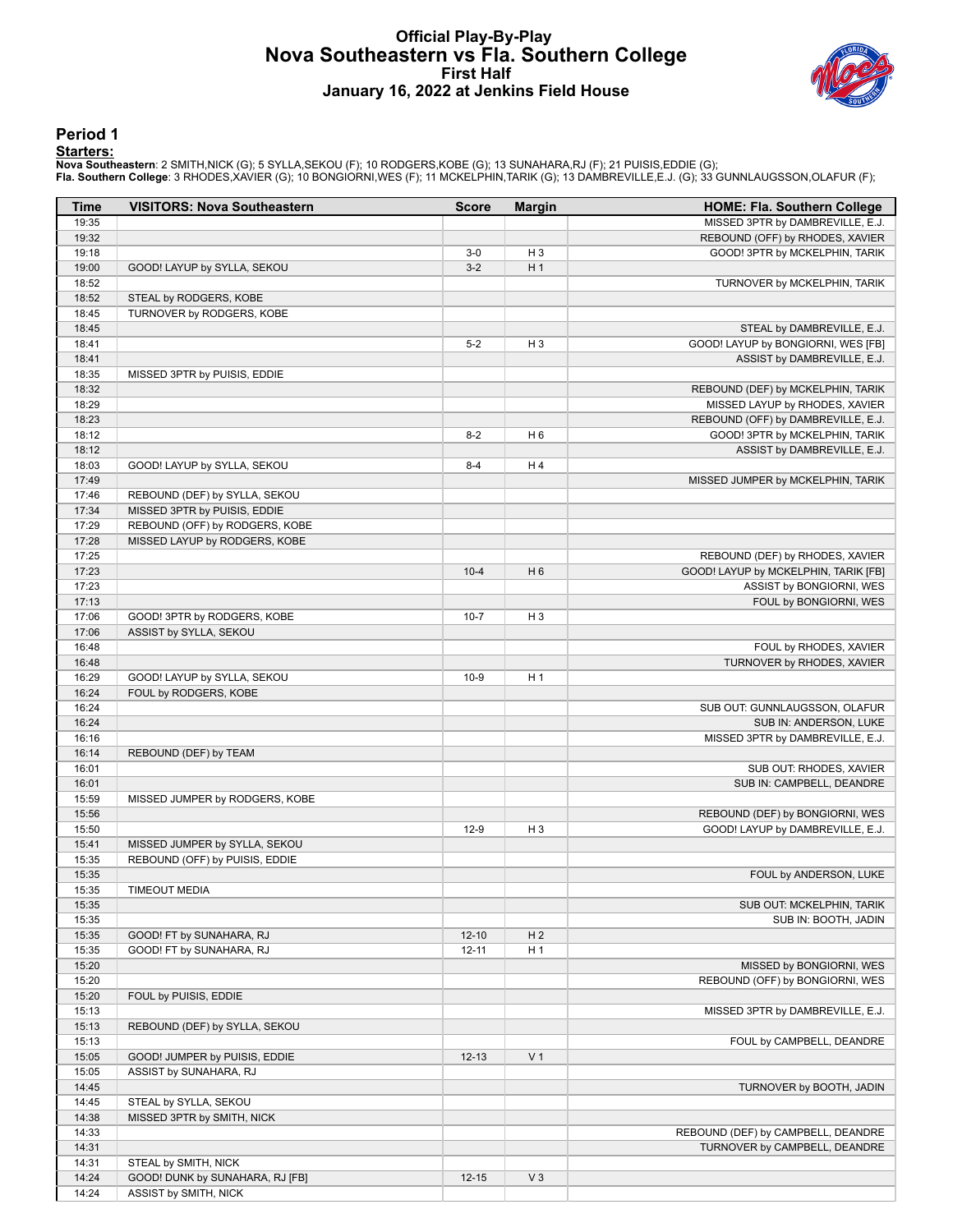| Time  | <b>VISITORS: Nova Southeastern</b> | <b>Score</b> | <b>Margin</b>  | HOME: Fla. Southern College          |
|-------|------------------------------------|--------------|----------------|--------------------------------------|
| 14:23 |                                    |              |                | TIMEOUT 30SEC                        |
| 14:23 |                                    |              |                | SUB OUT: DAMBREVILLE, E.J.           |
| 14:23 |                                    |              |                | SUB OUT: ANDERSON, LUKE              |
| 14:23 |                                    |              |                | SUB IN: MCKELPHIN, TARIK             |
| 14:23 |                                    |              |                | SUB IN: AJIKE, BABATUNDE             |
| 14:20 | FOUL by SUNAHARA, RJ               |              |                |                                      |
| 14:20 | SUB OUT: RODGERS, KOBE             |              |                |                                      |
| 14:20 | SUB OUT: SUNAHARA, RJ              |              |                |                                      |
| 14:20 | SUB IN: HUNTER, SHANE              |              |                |                                      |
| 14:20 | SUB IN: SPEIDEL, LUKAS             |              |                |                                      |
| 14:16 | FOUL by SPEIDEL, LUKAS             |              |                |                                      |
| 14:16 |                                    | $13 - 15$    | V <sub>2</sub> | GOOD! FT by MCKELPHIN, TARIK [FB]    |
| 14:16 |                                    | $14 - 15$    | V <sub>1</sub> | GOOD! FT by MCKELPHIN, TARIK [FB]    |
| 14:00 | MISSED LAYUP by HUNTER, SHANE      |              |                |                                      |
| 13:54 | REBOUND (OFF) by SPEIDEL, LUKAS    |              |                |                                      |
| 13:45 | GOOD! JUMPER by HUNTER, SHANE      | $14 - 17$    | $V_3$          |                                      |
| 13:34 |                                    |              |                | TURNOVER by BONGIORNI, WES           |
| 13:34 | STEAL by SPEIDEL, LUKAS            |              |                |                                      |
| 13:25 | FOUL by PUISIS, EDDIE              |              |                |                                      |
| 13:25 | TURNOVER by PUISIS, EDDIE          |              |                |                                      |
| 13:25 |                                    |              |                | SUB OUT: BONGIORNI, WES              |
| 13:25 |                                    |              |                | SUB IN: GUNNLAUGSSON, OLAFUR         |
| 13:25 | SUB OUT: SYLLA, SEKOU              |              |                |                                      |
| 13:25 | SUB OUT: PUISIS, EDDIE             |              |                |                                      |
| 13:25 | SUB IN: RODGERS, KOBE              |              |                |                                      |
| 13:25 | SUB IN: SUNAHARA, RJ               |              |                |                                      |
| 13:25 |                                    |              |                | SUB OUT: CAMPBELL, DEANDRE           |
| 13:25 |                                    |              |                | SUB IN: RHODES, XAVIER               |
| 13:25 |                                    |              |                | SUB OUT: BOOTH, JADIN                |
| 13:25 |                                    |              |                | SUB IN: DAMBREVILLE, E.J.            |
| 13:20 |                                    |              |                | TURNOVER by RHODES, XAVIER           |
| 13:04 | GOOD! LAYUP by RODGERS, KOBE       | 14-19        | V <sub>5</sub> |                                      |
| 12:48 |                                    |              |                | MISSED 3PTR by DAMBREVILLE, E.J.     |
| 12:41 | REBOUND (DEF) by HUNTER, SHANE     |              |                |                                      |
| 12:32 | MISSED 3PTR by RODGERS, KOBE       |              |                |                                      |
| 12:30 |                                    |              |                | REBOUND (DEF) by TEAM                |
| 12:22 |                                    |              |                | TURNOVER by DAMBREVILLE, E.J.        |
| 12:12 | TURNOVER by HUNTER, SHANE          |              |                |                                      |
| 12:12 |                                    |              |                | STEAL by DAMBREVILLE, E.J.           |
| 12:05 |                                    |              |                | MISSED 3PTR by RHODES, XAVIER        |
| 12:02 | REBOUND (DEF) by RODGERS, KOBE     |              |                |                                      |
| 11:57 | TURNOVER by HUNTER, SHANE          |              |                |                                      |
| 11:57 |                                    |              |                | STEAL by RHODES, XAVIER              |
| 11:51 |                                    | 16-19        | $V_3$          | GOOD! LAYUP by RHODES, XAVIER [FB]   |
| 11:34 | MISSED 3PTR by SPEIDEL, LUKAS      |              |                |                                      |
| 11:32 |                                    |              |                |                                      |
|       |                                    |              |                | REBOUND (DEF) by RHODES, XAVIER      |
| 11:20 |                                    |              |                | MISSED 3PTR by GUNNLAUGSSON, OLAFUR  |
| 11:17 |                                    |              |                | REBOUND (OFF) by DAMBREVILLE, E.J.   |
| 11:05 |                                    | 18-19        | V <sub>1</sub> | GOOD! JUMPER by AJIKE, BABATUNDE     |
| 11:05 |                                    |              |                | ASSIST by MCKELPHIN, TARIK           |
| 10:53 | GOOD! 3PTR by HUNTER, SHANE        | 18-22        | V <sub>4</sub> |                                      |
| 10:53 | ASSIST by SUNAHARA, RJ             |              |                |                                      |
| 10:46 |                                    | 20-22        | V <sub>2</sub> | GOOD! LAYUP by AJIKE, BABATUNDE [FB] |
| 10:46 |                                    |              |                | ASSIST by GUNNLAUGSSON, OLAFUR       |
| 10:38 | GOOD! 3PTR by SPEIDEL, LUKAS [FB]  | $20 - 25$    | V <sub>5</sub> |                                      |
| 10:38 | ASSIST by RODGERS, KOBE            |              |                |                                      |
| 10:22 |                                    |              |                | MISSED 3PTR by GUNNLAUGSSON, OLAFUR  |
| 10:18 | REBOUND (DEF) by SMITH, NICK       |              |                |                                      |
| 10:07 | GOOD! LAYUP by SUNAHARA, RJ        | 20-27        | V <sub>7</sub> |                                      |
| 10:07 | ASSIST by HUNTER, SHANE            |              |                |                                      |
| 09:44 |                                    | 23-27        | V <sub>4</sub> | GOOD! 3PTR by GUNNLAUGSSON, OLAFUR   |
| 09:44 |                                    |              |                | ASSIST by DAMBREVILLE, E.J.          |
| 09:24 |                                    |              |                | FOUL by GUNNLAUGSSON, OLAFUR         |
| 09:24 | <b>TIMEOUT MEDIA</b>               |              |                |                                      |
| 09:24 |                                    |              |                | SUB OUT: AJIKE, BABATUNDE            |
| 09:24 |                                    |              |                | SUB OUT: GUNNLAUGSSON, OLAFUR        |
| 09:24 |                                    |              |                | SUB OUT: RHODES, XAVIER              |
| 09:24 |                                    |              |                | SUB IN: CAMPBELL, DEANDRE            |
| 09:24 |                                    |              |                | SUB IN: BONGIORNI, WES               |
| 09:24 |                                    |              |                | SUB IN: ANDERSON, LUKE               |
| 09:24 | GOOD! FT by SUNAHARA, RJ           | 23-28        | V <sub>5</sub> |                                      |
| 09:24 | GOOD! FT by SUNAHARA, RJ           | 23-29        | $V_6$          |                                      |
| 09:19 | SUB OUT: HUNTER, SHANE             |              |                |                                      |
| 09:19 | SUB IN: SYLLA, SEKOU               |              |                |                                      |
| 09:17 |                                    | 26-29        | $V_3$          | GOOD! 3PTR by MCKELPHIN, TARIK       |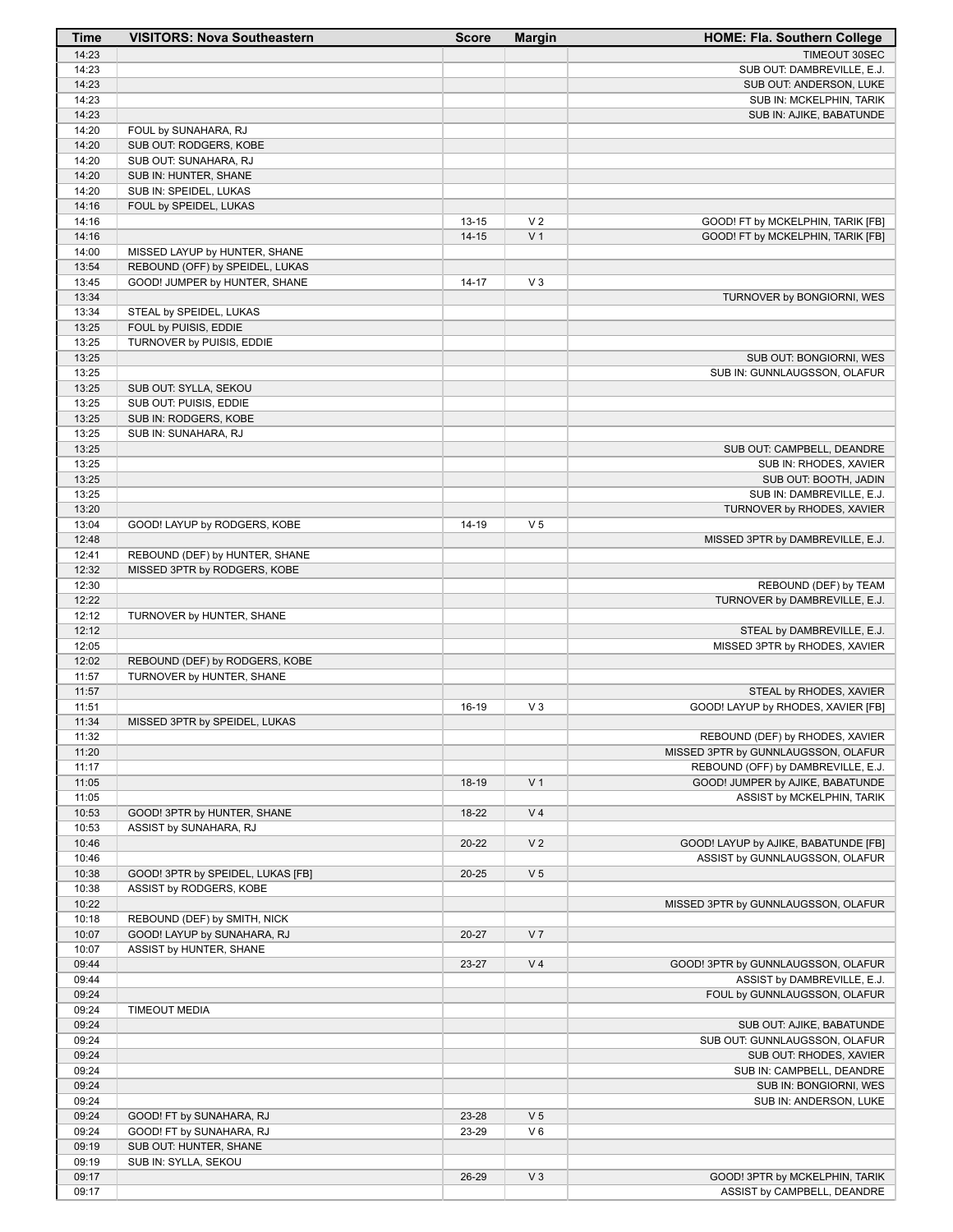| Time  | <b>VISITORS: Nova Southeastern</b>              | <b>Score</b> | <b>Margin</b>  | <b>HOME: Fla. Southern College</b> |
|-------|-------------------------------------------------|--------------|----------------|------------------------------------|
| 08:54 | GOOD! LAYUP by SYLLA, SEKOU                     | 26-31        | V <sub>5</sub> |                                    |
| 08:54 | ASSIST by SPEIDEL, LUKAS                        |              |                |                                    |
| 08:43 |                                                 |              |                | TURNOVER by MCKELPHIN, TARIK       |
| 08:43 | STEAL by SPEIDEL, LUKAS                         |              |                |                                    |
| 08:43 |                                                 |              |                | FOUL by MCKELPHIN, TARIK           |
| 08:19 | GOOD! JUMPER by SYLLA, SEKOU                    | 26-33        | V <sub>7</sub> |                                    |
| 08:19 | ASSIST by SMITH, NICK                           |              |                |                                    |
| 08:12 |                                                 |              |                | TURNOVER by DAMBREVILLE, E.J.      |
| 08:12 | STEAL by SMITH, NICK                            |              |                |                                    |
| 08:07 | GOOD! LAYUP by SUNAHARA, RJ                     | 26-35        | V <sub>9</sub> |                                    |
| 08:07 | ASSIST by SMITH, NICK                           |              |                |                                    |
| 07:46 |                                                 |              |                | MISSED 3PTR by CAMPBELL, DEANDRE   |
| 07:43 | REBOUND (DEF) by RODGERS, KOBE                  |              |                |                                    |
| 07:35 | MISSED 3PTR by SUNAHARA, RJ                     |              |                |                                    |
| 07:30 |                                                 |              |                | REBOUND (DEF) by MCKELPHIN, TARIK  |
| 07:29 |                                                 |              |                | TURNOVER by MCKELPHIN, TARIK       |
| 07:29 | STEAL by SUNAHARA, RJ                           |              |                |                                    |
| 07:24 | <b>TIMEOUT MEDIA</b>                            |              |                |                                    |
| 07:24 |                                                 |              |                | SUB OUT: MCKELPHIN, TARIK          |
| 07:24 |                                                 |              |                | SUB OUT: DAMBREVILLE, E.J.         |
| 07:24 |                                                 |              |                | SUB OUT: ANDERSON, LUKE            |
| 07:24 |                                                 |              |                | SUB IN: BOOTH, JADIN               |
| 07:24 |                                                 |              |                | SUB IN: RHODES, XAVIER             |
| 07:24 |                                                 |              |                | SUB IN: AJIKE, BABATUNDE           |
| 07:24 | SUB OUT: RODGERS, KOBE                          |              |                |                                    |
| 07:24 | SUB IN: PUISIS, EDDIE                           |              |                |                                    |
| 07:21 | MISSED LAYUP by SYLLA, SEKOU                    |              |                |                                    |
| 07:21 | REBOUND (OFF) by SYLLA, SEKOU                   |              |                |                                    |
| 07:18 | TURNOVER by SMITH, NICK                         |              |                |                                    |
| 07:18 |                                                 |              |                | STEAL by CAMPBELL, DEANDRE         |
| 07:13 |                                                 |              |                | MISSED LAYUP by RHODES, XAVIER     |
| 07:10 |                                                 |              |                | REBOUND (OFF) by BONGIORNI, WES    |
| 07:04 |                                                 |              |                | MISSED JUMPER by BOOTH, JADIN      |
| 07:00 |                                                 |              |                | REBOUND (OFF) by RHODES, XAVIER    |
| 07:00 |                                                 | 28-35        | V <sub>7</sub> | GOOD! LAYUP by RHODES, XAVIER      |
| 06:41 |                                                 |              |                | FOUL by RHODES, XAVIER             |
| 06:41 | GOOD! FT by SYLLA, SEKOU                        | 28-36        | V8             |                                    |
| 06:41 | SUB OUT: SPEIDEL, LUKAS                         |              |                |                                    |
| 06:41 | SUB IN: RODGERS, KOBE                           |              |                |                                    |
| 06:41 | GOOD! FT by SYLLA, SEKOU                        | 28-37        | V <sub>9</sub> |                                    |
| 06:41 | SUB OUT: SYLLA, SEKOU                           |              |                |                                    |
| 06:41 | SUB IN: HUNTER, SHANE                           |              |                |                                    |
| 06:17 |                                                 |              |                | TURNOVER by AJIKE, BABATUNDE       |
| 06:17 |                                                 |              |                |                                    |
| 06:11 | STEAL by PUISIS, EDDIE<br>FOUL by PUISIS, EDDIE |              |                |                                    |
| 06:11 | TURNOVER by PUISIS, EDDIE                       |              |                |                                    |
| 06:11 | SUB OUT: RODGERS, KOBE                          |              |                |                                    |
|       | SUB OUT: PUISIS, EDDIE                          |              |                |                                    |
| 06:11 | SUB IN: MOORE, MIKE                             |              |                |                                    |
| 06:11 |                                                 |              |                |                                    |
| 06:11 | SUB IN: SPEIDEL, LUKAS                          |              |                |                                    |
| 05:54 |                                                 |              |                | MISSED LAYUP by BONGIORNI, WES     |
| 05:51 | REBOUND (DEF) by SUNAHARA, RJ                   |              |                |                                    |
| 05:42 | MISSED LAYUP by HUNTER, SHANE                   |              |                |                                    |
| 05:42 |                                                 |              |                | BLOCK by AJIKE, BABATUNDE          |
| 05:38 |                                                 |              |                | REBOUND (DEF) by BOOTH, JADIN      |
| 05:36 |                                                 |              |                | MISSED LAYUP by RHODES, XAVIER     |
| 05:36 | BLOCK by SUNAHARA, RJ                           |              |                |                                    |
| 05:30 | REBOUND (DEF) by SUNAHARA, RJ                   |              |                |                                    |
| 05:30 | GOOD! LAYUP by HUNTER, SHANE [FB]               | 28-39        | $V$ 11         |                                    |
| 05:30 |                                                 |              |                | FOUL by CAMPBELL, DEANDRE          |
| 05:30 |                                                 |              |                | SUB OUT: BOOTH, JADIN              |
| 05:30 |                                                 |              |                | SUB OUT: CAMPBELL, DEANDRE         |
| 05:30 |                                                 |              |                | SUB OUT: BONGIORNI, WES            |
| 05:30 |                                                 |              |                | SUB IN: MCKELPHIN, TARIK           |
| 05:30 |                                                 |              |                | SUB IN: DAMBREVILLE, E.J.          |
| 05:30 |                                                 |              |                | SUB IN: GUNNLAUGSSON, OLAFUR       |
| 05:30 | MISSED FT by HUNTER, SHANE [FB]                 |              |                |                                    |
| 05:29 |                                                 |              |                | REBOUND (DEF) by DAMBREVILLE, E.J. |
| 05:07 |                                                 |              |                | MISSED JUMPER by AJIKE, BABATUNDE  |
| 05:03 | REBOUND (DEF) by SMITH, NICK                    |              |                |                                    |
| 04:57 | TURNOVER by MOORE, MIKE                         |              |                |                                    |
| 04:57 |                                                 |              |                | SUB OUT: AJIKE, BABATUNDE          |
| 04:57 |                                                 |              |                | SUB IN: BONGIORNI, WES             |
| 04:46 |                                                 |              |                | TURNOVER by RHODES, XAVIER         |
| 04:46 | STEAL by SMITH, NICK                            |              |                |                                    |
| 04:42 |                                                 |              |                | FOUL by GUNNLAUGSSON, OLAFUR       |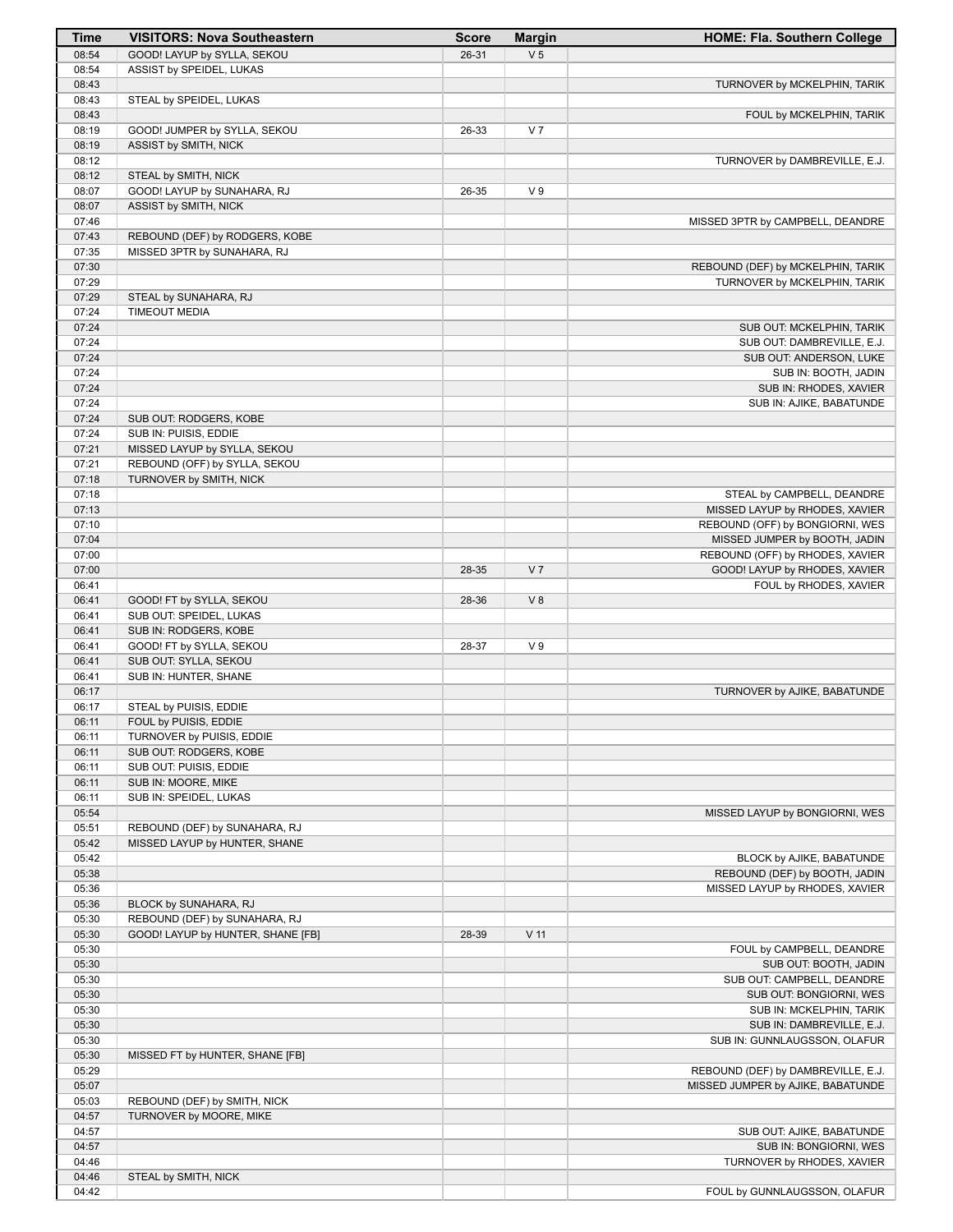| <b>Time</b>    | <b>VISITORS: Nova Southeastern</b>                            | <b>Score</b> | <b>Margin</b>   | <b>HOME: Fla. Southern College</b>                          |
|----------------|---------------------------------------------------------------|--------------|-----------------|-------------------------------------------------------------|
| 04:42          | MISSED FT by HUNTER, SHANE [FB]                               |              |                 |                                                             |
| 04:42          | REBOUND (DEADB) by TEAM                                       |              |                 |                                                             |
| 04:42          | GOOD! FT by HUNTER, SHANE [FB]                                | 28-40        | V <sub>12</sub> |                                                             |
| 04:31          |                                                               |              |                 | MISSED LAYUP by RHODES, XAVIER                              |
| 04:29          | REBOUND (DEF) by SPEIDEL, LUKAS                               |              |                 |                                                             |
| 04:22          | MISSED 3PTR by MOORE, MIKE                                    |              |                 |                                                             |
| 04:20          |                                                               |              |                 | REBOUND (DEF) by RHODES, XAVIER                             |
| 04:19          | FOUL by SMITH, NICK                                           |              |                 |                                                             |
| 04:19          |                                                               | 29-40        | V <sub>11</sub> | GOOD! FT by MCKELPHIN, TARIK [FB]                           |
| 04:19          |                                                               |              |                 | SUB OUT: RHODES, XAVIER                                     |
| 04:19          |                                                               |              |                 | SUB IN: BOOTH, JADIN                                        |
| 04:19          | SUB OUT: MOORE, MIKE                                          |              |                 |                                                             |
| 04:19          | SUB OUT: HUNTER, SHANE                                        |              |                 |                                                             |
| 04:19          | SUB IN: SYLLA, SEKOU                                          |              |                 |                                                             |
| 04:19<br>04:18 | SUB IN: RODGERS, KOBE                                         |              |                 |                                                             |
| 04:17          |                                                               |              |                 | MISSED FT by MCKELPHIN, TARIK [FB]                          |
| 04:05          | REBOUND (DEF) by SYLLA, SEKOU<br>MISSED LAYUP by SUNAHARA, RJ |              |                 |                                                             |
| 04:01          |                                                               |              |                 | REBOUND (DEF) by MCKELPHIN, TARIK                           |
| 03:57          |                                                               |              |                 | MISSED 3PTR by GUNNLAUGSSON, OLAFUR                         |
| 03:54          |                                                               |              |                 | REBOUND (OFF) by BOOTH, JADIN                               |
| 03:51          |                                                               |              |                 | TURNOVER by BOOTH, JADIN                                    |
| 03:51          | STEAL by RODGERS, KOBE                                        |              |                 |                                                             |
| 03:38          | MISSED LAYUP by SUNAHARA, RJ                                  |              |                 |                                                             |
| 03:35          |                                                               |              |                 | REBOUND (DEF) by DAMBREVILLE, E.J.                          |
| 03:28          |                                                               | $31 - 40$    | V <sub>9</sub>  | GOOD! JUMPER by BOOTH, JADIN                                |
| 03:18          | TURNOVER by SYLLA, SEKOU                                      |              |                 |                                                             |
| 03:18          | <b>TIMEOUT MEDIA</b>                                          |              |                 |                                                             |
| 03:16          |                                                               |              |                 | TURNOVER by MCKELPHIN, TARIK                                |
| 03:13          | GOOD! JUMPER by SUNAHARA, RJ                                  | $31 - 42$    | V <sub>11</sub> |                                                             |
| 03:13          | ASSIST by SMITH, NICK                                         |              |                 |                                                             |
| 03:02          |                                                               |              |                 | MISSED 3PTR by GUNNLAUGSSON, OLAFUR                         |
| 02:59          | REBOUND (DEF) by SPEIDEL, LUKAS                               |              |                 |                                                             |
| 02:56          |                                                               |              |                 | FOUL by GUNNLAUGSSON, OLAFUR                                |
| 02:56          | GOOD! FT by SYLLA, SEKOU [FB]                                 | $31 - 43$    | V <sub>12</sub> |                                                             |
| 02:56          |                                                               |              |                 | SUB OUT: GUNNLAUGSSON, OLAFUR                               |
| 02:56          |                                                               |              |                 | SUB IN: AJIKE, BABATUNDE                                    |
| 02:56          | GOOD! FT by SYLLA, SEKOU [FB]                                 | 31-44        | V <sub>13</sub> |                                                             |
| 02:28          |                                                               |              |                 | MISSED LAYUP by MCKELPHIN, TARIK                            |
| 02:25          | REBOUND (DEF) by SMITH, NICK                                  |              |                 |                                                             |
| 02:17          | GOOD! LAYUP by SYLLA, SEKOU                                   | $31 - 46$    | V <sub>15</sub> |                                                             |
| 02:17          | ASSIST by RODGERS, KOBE                                       |              |                 |                                                             |
| 02:07          |                                                               |              |                 | SUB OUT: AJIKE, BABATUNDE                                   |
| 02:07          |                                                               |              |                 | SUB IN: RHODES, XAVIER                                      |
| 01:49          |                                                               | 33-46        | V <sub>13</sub> | GOOD! LAYUP by DAMBREVILLE, E.J.                            |
| 01:48          |                                                               |              |                 | FOUL (TECH) by DAMBREVILLE, E.J.                            |
| 01:48          | GOOD! FT by SYLLA, SEKOU [FB]                                 | 33-47        | V <sub>14</sub> |                                                             |
| 01:48          | GOOD! FT by SYLLA, SEKOU [FB]                                 | 33-48        | V <sub>15</sub> |                                                             |
| 01:48          | SUB OUT: SYLLA, SEKOU                                         |              |                 |                                                             |
| 01:48          | SUB IN: HUNTER, SHANE                                         |              |                 |                                                             |
| 01:24          | MISSED LAYUP by SUNAHARA, RJ                                  |              |                 |                                                             |
| 01:24          |                                                               |              |                 | BLOCK by DAMBREVILLE, E.J.                                  |
| 01:19          |                                                               |              |                 | REBOUND (DEF) by BOOTH, JADIN<br>TURNOVER by RHODES, XAVIER |
| 01:17<br>01:17 |                                                               |              |                 |                                                             |
| 01:09          | STEAL by SMITH, NICK<br>MISSED LAYUP by HUNTER, SHANE         |              |                 |                                                             |
| 01:09          |                                                               |              |                 | BLOCK by MCKELPHIN, TARIK                                   |
| 01:06          |                                                               |              |                 | REBOUND (DEF) by MCKELPHIN, TARIK                           |
| 01:06          | FOUL by RODGERS, KOBE                                         |              |                 |                                                             |
| 01:06          |                                                               |              |                 | MISSED FT by MCKELPHIN, TARIK [FB]                          |
| 01:06          |                                                               |              |                 | REBOUND (DEADB) by TEAM                                     |
| 01:06          |                                                               |              |                 | SUB OUT: RHODES, XAVIER                                     |
| 01:06          |                                                               |              |                 | SUB IN: ANDERSON, LUKE                                      |
| 01:06          | SUB OUT: HUNTER, SHANE                                        |              |                 |                                                             |
| 01:06          | SUB IN: SYLLA, SEKOU                                          |              |                 |                                                             |
| 01:06          |                                                               | 34-48        | V <sub>14</sub> | GOOD! FT by MCKELPHIN, TARIK [FB]                           |
| 00:44          | TURNOVER by SUNAHARA, RJ                                      |              |                 |                                                             |
| 00:14          |                                                               |              |                 | MISSED JUMPER by MCKELPHIN, TARIK                           |
| 00:11          |                                                               |              |                 | REBOUND (OFF) by DAMBREVILLE, E.J.                          |
| 00:10          |                                                               |              |                 | MISSED LAYUP by ANDERSON, LUKE                              |
| 00:10          | BLOCK by SUNAHARA, RJ                                         |              |                 |                                                             |
| 00:02          | REBOUND (DEF) by SMITH, NICK                                  |              |                 |                                                             |
| 00:00          | MISSED JUMPER by SUNAHARA, RJ                                 |              |                 |                                                             |
| 00:00          | REBOUND (OFF) by TEAM                                         |              |                 |                                                             |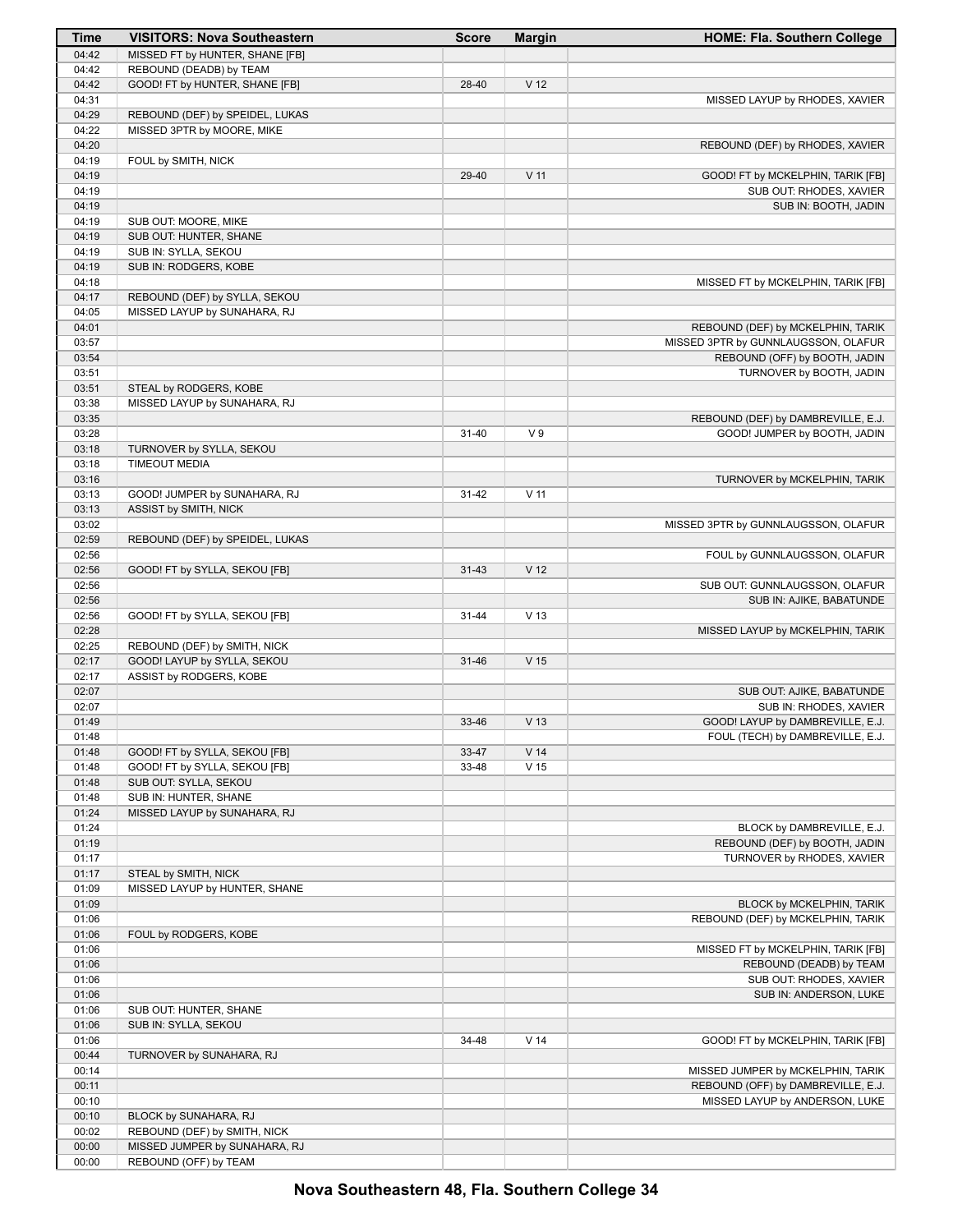| <b>Points (This Period)</b> | <b>NSU</b>     | <b>FSC</b>     |
|-----------------------------|----------------|----------------|
| In the Paint                | 22             | 14             |
| Off Turns                   | 13             | 6              |
| 2nd Chance                  | 4              | 10             |
| <b>Fast Break</b>           | 12             | 12             |
| Bench                       | 11             | 6              |
| Per Poss                    | 1.067<br>23/45 | 0.773<br>15/44 |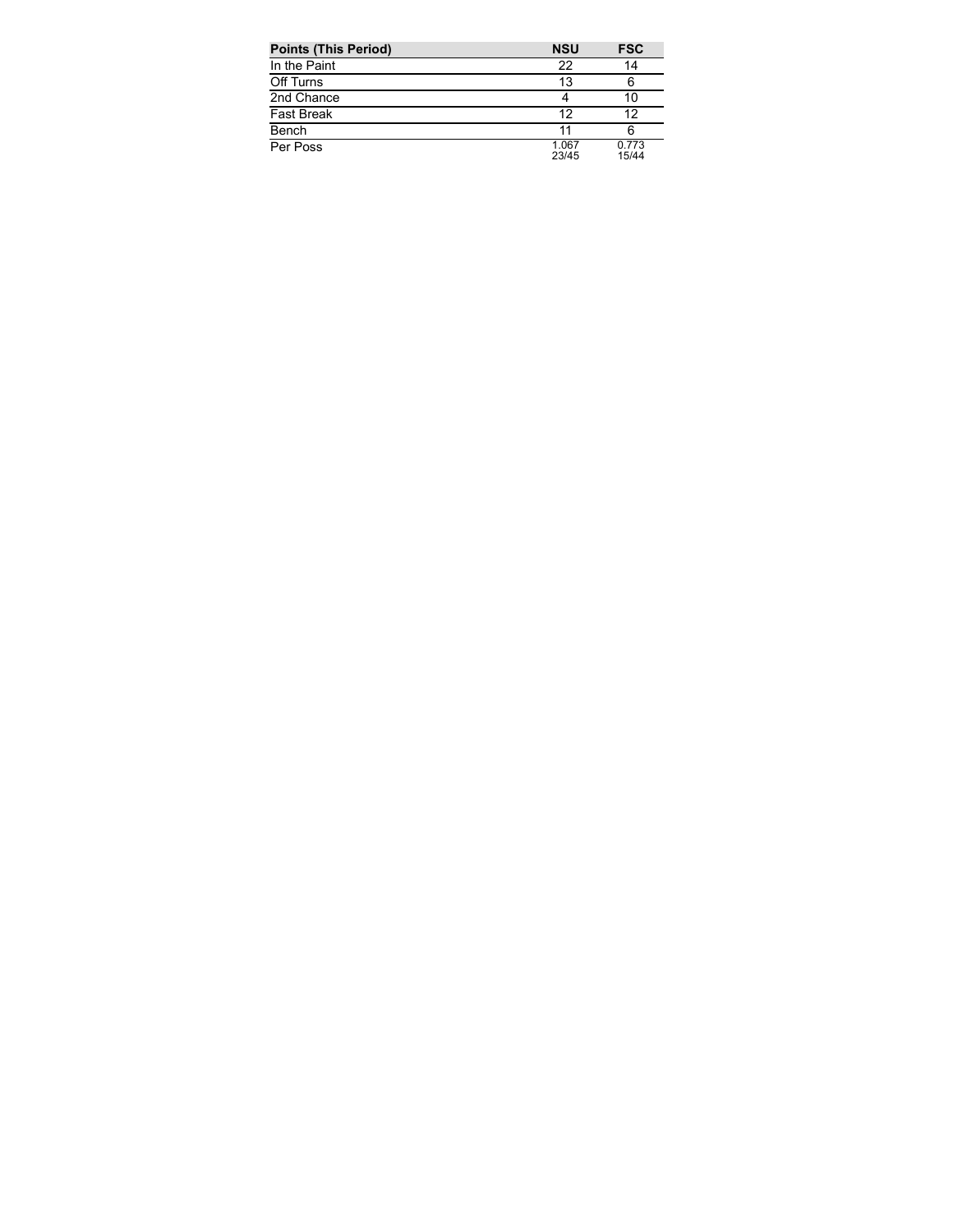## **Official Box Score Nova Southeastern vs Fla. Southern College Second Half Statistics Only January 16, 2022 at Jenkins Field House**



# **Nova Southeastern 35**

| No. | Player                | S  | <b>Pts</b> | <b>FG</b> | 3FG     | <b>FT</b> | <b>OR</b> | DR       | <b>TR</b>      | <b>PF</b>   | A            | TO       | <b>B</b> lk | Stl      | Min           | $+/-$          |
|-----|-----------------------|----|------------|-----------|---------|-----------|-----------|----------|----------------|-------------|--------------|----------|-------------|----------|---------------|----------------|
| 02  | SMITH, NICK           | G  | 9          | 3-4       | $0 - 0$ | $3-5$     | 0         |          |                |             | 2            | 0        | 0           | 3        | 20            | -4             |
| 05  | SYLLA, SEKOU          | F. | 10         | $5 - 10$  | $0-0$   | $0-0$     | 3         | 3        | 6              | 3           | $\mathbf{0}$ | 3        |             |          | 18            | -3             |
| 10  | RODGERS, KOBE         | G  | 6          | $3 - 7$   | $0 - 1$ | $0-0$     | 0         | 2        | 2              | 1           | 0            | 2        | $\Omega$    | 0        | 20            | $-4$           |
| 13  | SUNAHARA, RJ          | F  | 4          | $2 - 4$   | $0-0$   | $0-0$     |           |          | $\overline{2}$ |             |              |          | 1           | $\Omega$ | 20            | $-4$           |
| 21  | PUISIS, EDDIE         | G  | 6          | $1 - 6$   | $0 - 2$ | $4 - 4$   | 0         | 3        | 3              | $\Omega$    | -1           | 1        | $\Omega$    | $\Omega$ | 20            | -4             |
| 03  | MOORE, MIKE           | G  | $\Omega$   | $0 - 0$   | $0 - 0$ | $0 - 0$   | 0         | $\Omega$ | $\mathbf{0}$   | 0           | $\Omega$     | 0        | $\Omega$    | $\Omega$ | $\mathbf{0}$  | $\overline{0}$ |
| 23  | HUNTER, SHANE         | F  | 0          | $0 - 1$   | $0-0$   | $0-0$     | 0         | $\Omega$ | $\Omega$       |             |              | 0        | $\Omega$    | 0        | $\mathcal{P}$ | -1             |
| 33  | <b>SPEIDEL, LUKAS</b> | F. | $\Omega$   | $0 - 0$   | $0-0$   | $0-0$     | 0         | $\Omega$ | $\mathbf{0}$   | 0           | $\Omega$     | $\Omega$ | $\Omega$    | $\Omega$ | $\Omega$      | $\overline{0}$ |
|     | <b>TEAM</b>           |    |            | $0-0$     |         |           | 4         | 2        | 6              | $\mathbf 0$ |              | 0        |             |          |               |                |
|     | <b>TOTALS</b>         |    |            | 35 14-32  | $0 - 3$ | 7-9       | 8         | $12 \,$  | 20             | 7           | 5            |          | 2           |          | 4 100         |                |

| <b>Shooting By Period</b><br>Period | FG        | FG%   | 3FG      | 3FG%  |           | FT%   | Last FG Half: NSU - |
|-------------------------------------|-----------|-------|----------|-------|-----------|-------|---------------------|
| 2nd Half                            | 14-32     | 44%   | $0 - 3$  | 00%   | 7-9       | 78%   |                     |
| Game                                | $31 - 67$ | 46.3% | $3 - 13$ | 23.1% | $18 - 22$ | 81.8% |                     |

# **Fla. Southern College 39**

| No. | -<br>Plaver                 | S. | <b>Pts</b>    | FG        | 3FG      | <b>FT</b> | <b>OR</b> | <b>DR</b> | TR       | PF             | A        | TO | <b>Blk</b> | Stl          | Min      | $+/-$          |
|-----|-----------------------------|----|---------------|-----------|----------|-----------|-----------|-----------|----------|----------------|----------|----|------------|--------------|----------|----------------|
| 03  | RHODES, XAVIER              | G  | 6             | $2 - 4$   | $0 - 0$  | $2 - 2$   | 0         | 0         | 0        | 2              | 5        | 4  |            | ი            | 17       | 3              |
| 10  | <b>BONGIORNI, WES</b>       | F  | $\mathcal{P}$ | $1 - 2$   | $0 - 0$  | $0 - 0$   | 1.        | 2         | 3        | $\overline{2}$ |          | 2  | 0          |              | 17       | 3              |
| 11  | <b>MCKELPHIN, TARIK</b>     | G  |               | 4-11      | $3-6$    | $0 - 0$   | 0         | 3         | 3        |                |          |    | 2          | 0            | 19       | 6              |
| 13  | DAMBREVILLE, E.J.           | G  | 14            | $5 - 7$   | $4-6$    | $0 - 0$   | 0         | 4         | 4        | 0              |          |    | 0          | 2            | 20       | $\overline{4}$ |
| 33  | <b>GUNNLAUGSSON, OLAFUR</b> | F. | $\Omega$      | $0 - 0$   | $0 - 0$  | $0 - 0$   | 0         | 0         | 0        | 0              | 0        | 0  | $\Omega$   | 0            |          | $\mathbf{0}$   |
| 02  | <b>BOOTH, JADIN</b>         | G  | 6             | $1 - 3$   | $1 - 3$  | $3 - 4$   | 0         | 0         | $\Omega$ |                | $\Omega$ | 0  | $\Omega$   | 0            | 8        | $\mathbf{0}$   |
| 05  | CAMPBELL, DEANDRE           | G  | 0             | 0-1       | $0 - 0$  | $0 - 0$   | 0         | 0         | 0        |                |          | 0  | 0          | <sup>0</sup> |          | -6             |
| 25  | AJIKE, BABATUNDE            | F. | 0             | $0 - 1$   | $0 - 0$  | $0 - 0$   |           | 2         | 3        | 2              | 0        |    |            | 0            | 12       | 10             |
| 44  | ANDERSON, LUKE              | F. | 0             | $0 - 0$   | $0 - 0$  | $0 - 0$   | 0         | 0         | 0        | $\Omega$       | 0        | 0  | $\Omega$   | $\Omega$     | $\Omega$ | $\mathbf{0}$   |
|     | TEAM                        |    |               | $0 - 0$   |          |           | 2         |           | 3        | $\Omega$       |          | 0  |            |              |          |                |
|     | <b>TOTALS</b>               |    | 39            | $13 - 29$ | $8 - 15$ | $5 - 6$   | 4         | 12        | 16       | 8              | 9        | 9  | 4          | 3            | 100      |                |

| <b>Shooting By Period</b><br>Period | FG        | FG%   | 3FG       | 3FG%  |          | FT%   |  |
|-------------------------------------|-----------|-------|-----------|-------|----------|-------|--|
| 2nd Half                            | $13 - 29$ | 45%   | $8 - 15$  | 53%   | 5-6      | 83%   |  |
| Game                                | 26-64     | 40.6% | $12 - 29$ | 41.4% | $9 - 12$ | 75.0% |  |

*Last FG Half:* FSC -

| Game Notes:                                                        | <b>Score</b> | 1st | 2 <sub>nd</sub> | <b>TOT</b> | <b>Points (This Period)</b> | <b>NSU</b>     | <b>FSC</b>     |
|--------------------------------------------------------------------|--------------|-----|-----------------|------------|-----------------------------|----------------|----------------|
| Officials: Byron Rosier, Nick Agress, Nolan Padgett<br>Attendance: | <b>NSU</b>   | 48  | 35              | 83         | In the Paint                | 22             |                |
|                                                                    | <b>FSC</b>   | 34  | 39              | 73         | Off Turns                   |                |                |
| Start Time: 01:00 AM                                               |              |     |                 |            | 2nd Chance                  |                |                |
| Conference Game:                                                   |              |     |                 |            | Fast Break                  |                |                |
|                                                                    |              |     |                 |            | Bench                       |                |                |
|                                                                    |              |     |                 |            | Per Poss                    | 0.897<br>18/39 | 1.026<br>16/38 |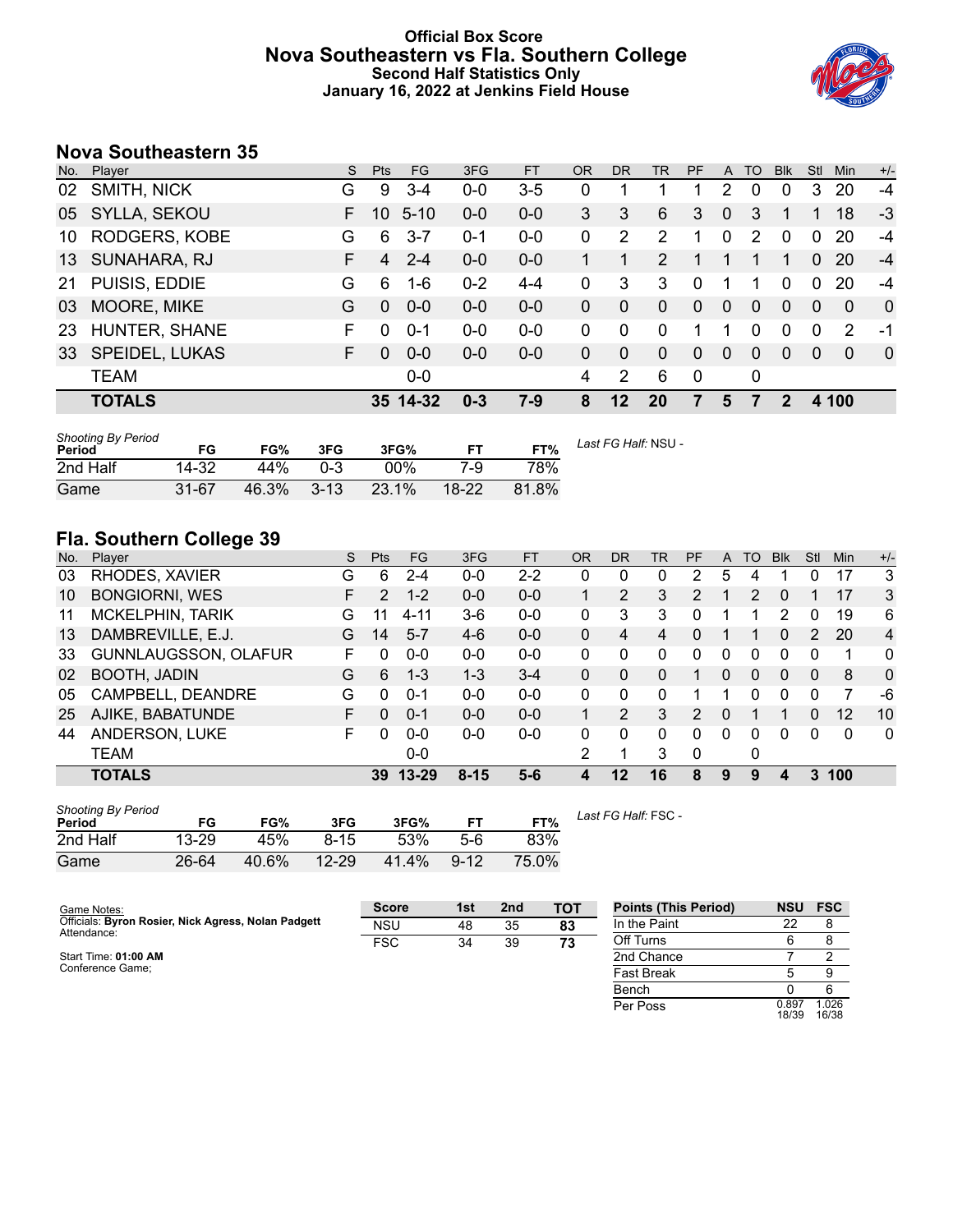#### **Official Play-By-Play Nova Southeastern vs Fla. Southern College Second Half January 16, 2022 at Jenkins Field House**



#### **Period 2**

#### **Starters:**

| Time           | <b>VISITORS: Nova Southeastern</b> | <b>Score</b> | <b>Margin</b>   | <b>HOME: Fla. Southern College</b>                          |
|----------------|------------------------------------|--------------|-----------------|-------------------------------------------------------------|
| 20:00          |                                    |              |                 | SUB OUT: BOOTH, JADIN                                       |
| 20:00          |                                    |              |                 | SUB OUT: ANDERSON, LUKE                                     |
| 20:00          |                                    |              |                 | SUB IN: RHODES, XAVIER                                      |
| 20:00          |                                    |              |                 | SUB IN: AJIKE, BABATUNDE                                    |
| 20:00          | SUB OUT: SPEIDEL, LUKAS            |              |                 |                                                             |
| 20:00<br>19:43 | SUB IN: PUISIS, EDDIE              |              |                 | MISSED LAYUP by AJIKE, BABATUNDE                            |
| 19:43          | REBOUND (DEF) by RODGERS, KOBE     |              |                 |                                                             |
| 19:43          |                                    |              |                 | FOUL by AJIKE, BABATUNDE                                    |
| 19:29          | MISSED JUMPER by PUISIS, EDDIE     |              |                 |                                                             |
| 19:22          |                                    |              |                 | REBOUND (DEF) by BONGIORNI, WES                             |
| 19:17          |                                    | 36-48        | V <sub>12</sub> | GOOD! LAYUP by RHODES, XAVIER                               |
| 19:03          | TURNOVER by SYLLA, SEKOU           |              |                 |                                                             |
| 19:03          |                                    |              |                 | STEAL by DAMBREVILLE, E.J.                                  |
| 18:59          |                                    |              |                 | TURNOVER by RHODES, XAVIER                                  |
| 18:30          | TURNOVER by SUNAHARA, RJ           |              |                 |                                                             |
| 18:25          | FOUL by SYLLA, SEKOU               |              |                 |                                                             |
| 18:25          |                                    | 37-48        | $V$ 11          | GOOD! FT by RHODES, XAVIER [FB]                             |
| 18:25          |                                    | 38-48        | $V$ 10          | GOOD! FT by RHODES, XAVIER [FB]                             |
| 18:16<br>18:16 | MISSED LAYUP by SMITH, NICK        |              |                 | BLOCK by RHODES, XAVIER                                     |
| 18:14          | REBOUND (OFF) by TEAM              |              |                 |                                                             |
| 18:08          | MISSED 3PTR by PUISIS, EDDIE       |              |                 |                                                             |
| 18:06          | REBOUND (OFF) by TEAM              |              |                 |                                                             |
| 18:04          | GOOD! LAYUP by SUNAHARA, RJ        | 38-50        | V <sub>12</sub> |                                                             |
| 18:04          | ASSIST by SMITH, NICK              |              |                 |                                                             |
| 17:46          |                                    |              |                 | MISSED LAYUP by MCKELPHIN, TARIK                            |
| 17:43          | REBOUND (DEF) by SYLLA, SEKOU      |              |                 |                                                             |
| 17:26          | MISSED JUMPER by PUISIS, EDDIE     |              |                 |                                                             |
| 17:23          |                                    |              |                 | REBOUND (DEF) by AJIKE, BABATUNDE                           |
| 17:20          |                                    | 41-50        | V <sub>9</sub>  | GOOD! 3PTR by DAMBREVILLE, E.J. [FB]                        |
| 17:20          |                                    |              |                 | ASSIST by RHODES, XAVIER                                    |
| 17:00          | MISSED LAYUP by SYLLA, SEKOU       |              |                 |                                                             |
| 16:58          |                                    |              |                 | REBOUND (DEF) by MCKELPHIN, TARIK                           |
| 16:50<br>16:33 | FOUL by SYLLA, SEKOU               | 44-50        | $V_6$           |                                                             |
| 16:33          |                                    |              |                 | GOOD! 3PTR by DAMBREVILLE, E.J.<br>ASSIST by RHODES, XAVIER |
| 16:21          | GOOD! LAYUP by RODGERS, KOBE       | 44-52        | V8              |                                                             |
| 16:14          |                                    |              |                 | TURNOVER by AJIKE, BABATUNDE                                |
| 16:14          | STEAL by SMITH, NICK               |              |                 |                                                             |
| 16:08          | FOUL by RODGERS, KOBE              |              |                 |                                                             |
| 16:08          | TURNOVER by RODGERS, KOBE          |              |                 |                                                             |
| 15:47          |                                    | 46-52        | V6              | GOOD! LAYUP by MCKELPHIN, TARIK                             |
| 15:32          | GOOD! JUMPER by RODGERS, KOBE      | 46-54        | V8              |                                                             |
| 15:32          | ASSIST by PUISIS, EDDIE            |              |                 |                                                             |
| 15:20          |                                    | 49-54        | V <sub>5</sub>  | GOOD! 3PTR by DAMBREVILLE, E.J.                             |
| 15:20          |                                    |              |                 | ASSIST by RHODES, XAVIER                                    |
| 14:54          | TURNOVER by PUISIS, EDDIE          |              |                 |                                                             |
| 14:54<br>14:32 |                                    | 51-54        | $V_3$           | STEAL by BONGIORNI, WES<br>GOOD! JUMPER by RHODES, XAVIER   |
| 14:25          | TIMEOUT 30SEC                      |              |                 |                                                             |
| 14:25          |                                    |              |                 | SUB OUT: AJIKE, BABATUNDE                                   |
| 14:25          |                                    |              |                 | SUB IN: CAMPBELL, DEANDRE                                   |
| 14:04          | MISSED JUMPER by SYLLA, SEKOU      |              |                 |                                                             |
| 14:01          |                                    |              |                 | REBOUND (DEF) by BONGIORNI, WES                             |
| 14:01          | FOUL by SUNAHARA, RJ               |              |                 |                                                             |
| 14:01          | <b>TIMEOUT MEDIA</b>               |              |                 |                                                             |
| 13:44          |                                    |              |                 | MISSED LAYUP by RHODES, XAVIER                              |
| 13:40          | REBOUND (DEF) by PUISIS, EDDIE     |              |                 |                                                             |
| 13:21          | GOOD! JUMPER by SMITH, NICK        | 51-56        | V <sub>5</sub>  |                                                             |
| 13:02          |                                    |              |                 | MISSED 3PTR by DAMBREVILLE, E.J.                            |
| 12:59          | REBOUND (DEF) by TEAM              |              |                 |                                                             |
| 12:40          | GOOD! LAYUP by SYLLA, SEKOU        | 51-58        | V <sub>7</sub>  |                                                             |
| 12:19<br>12:12 | REBOUND (DEF) by SYLLA, SEKOU      |              |                 | MISSED LAYUP by MCKELPHIN, TARIK                            |
|                |                                    |              |                 |                                                             |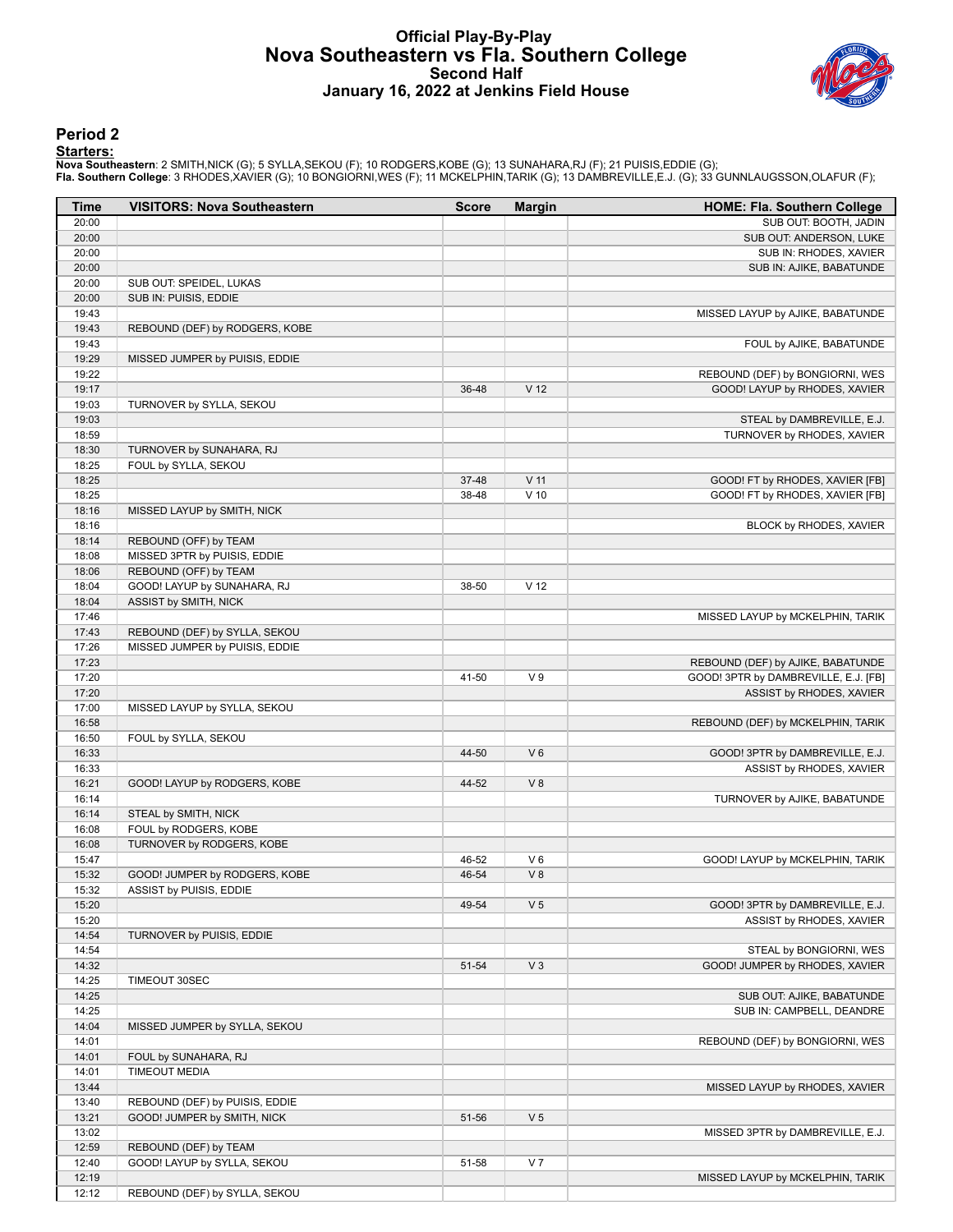| Time           | <b>VISITORS: Nova Southeastern</b> | <b>Score</b> | <b>Margin</b>  | HOME: Fla. Southern College                                           |
|----------------|------------------------------------|--------------|----------------|-----------------------------------------------------------------------|
| 12:10          | GOOD! LAYUP by RODGERS, KOBE       | 51-60        | V <sub>9</sub> |                                                                       |
| 12:10          | ASSIST by SUNAHARA, RJ             |              |                |                                                                       |
| 12:07          |                                    |              |                | <b>TIMEOUT 30SEC</b>                                                  |
| 11:36          |                                    | 53-60        | V <sub>7</sub> | GOOD! LAYUP by BONGIORNI, WES                                         |
| 11:15          | TURNOVER by SYLLA, SEKOU           |              |                |                                                                       |
| 11:15<br>11:05 |                                    |              |                | STEAL by DAMBREVILLE, E.J.                                            |
| 11:01          | REBOUND (DEF) by SYLLA, SEKOU      |              |                | MISSED LAYUP by BONGIORNI, WES                                        |
| 10:53          |                                    |              |                | FOUL by CAMPBELL, DEANDRE                                             |
| 10:53          |                                    |              |                | SUB OUT: RHODES, XAVIER                                               |
| 10:53          |                                    |              |                | SUB IN: BOOTH, JADIN                                                  |
| 10:53          |                                    |              |                | SUB OUT: BONGIORNI, WES                                               |
| 10:53          |                                    |              |                | SUB IN: AJIKE, BABATUNDE                                              |
| 10:46          | TURNOVER by SYLLA, SEKOU           |              |                |                                                                       |
| 10:27          |                                    |              |                | MISSED LAYUP by CAMPBELL, DEANDRE                                     |
| 10:27          |                                    |              |                | REBOUND (OFF) by AJIKE, BABATUNDE                                     |
| 10:27          | FOUL by SMITH, NICK                |              |                |                                                                       |
| 10:19<br>10:19 |                                    | 55-60        | V <sub>5</sub> | GOOD! JUMPER by DAMBREVILLE, E.J.<br>ASSIST by CAMPBELL, DEANDRE      |
| 09:53          | MISSED LAYUP by SUNAHARA, RJ       |              |                |                                                                       |
| 09:49          | REBOUND (OFF) by SUNAHARA, RJ      |              |                |                                                                       |
| 09:49          | MISSED LAYUP by SUNAHARA, RJ       |              |                |                                                                       |
| 09:47          | REBOUND (OFF) by SYLLA, SEKOU      |              |                |                                                                       |
| 09:47          | GOOD! LAYUP by SYLLA, SEKOU        | 55-62        | V <sub>7</sub> |                                                                       |
| 09:41          |                                    |              |                | TURNOVER by MCKELPHIN, TARIK                                          |
| 09:41          | STEAL by SMITH, NICK               |              |                |                                                                       |
| 09:34          | MISSED LAYUP by SYLLA, SEKOU       |              |                |                                                                       |
| 09:34          |                                    |              |                | BLOCK by AJIKE, BABATUNDE                                             |
| 09:29          | REBOUND (OFF) by SYLLA, SEKOU      |              |                |                                                                       |
| 09:26          | MISSED LAYUP by SYLLA, SEKOU       |              |                |                                                                       |
| 09:22<br>09:21 |                                    | 58-62        | V <sub>4</sub> | REBOUND (DEF) by DAMBREVILLE, E.J.<br>GOOD! 3PTR by BOOTH, JADIN [FB] |
| 09:21          |                                    |              |                | ASSIST by DAMBREVILLE, E.J.                                           |
| 08:58          | GOOD! JUMPER by SMITH, NICK        | 58-64        | $V_6$          |                                                                       |
| 08:34          |                                    |              |                | MISSED LAYUP by MCKELPHIN, TARIK                                      |
| 08:31          | REBOUND (DEF) by PUISIS, EDDIE     |              |                |                                                                       |
| 08:29          | MISSED 3PTR by RODGERS, KOBE       |              |                |                                                                       |
| 08:25          |                                    |              |                | REBOUND (DEF) by AJIKE, BABATUNDE                                     |
| 08:15          |                                    |              |                | MISSED 3PTR by BOOTH, JADIN                                           |
| 08:12          | REBOUND (DEF) by SUNAHARA, RJ      |              |                |                                                                       |
| 08:12          |                                    |              |                | FOUL by AJIKE, BABATUNDE                                              |
| 08:12          |                                    |              |                | SUB OUT: MCKELPHIN, TARIK                                             |
| 08:12<br>08:12 |                                    |              |                | SUB OUT: AJIKE, BABATUNDE<br>SUB IN: RHODES, XAVIER                   |
| 08:12          |                                    |              |                | SUB IN: BONGIORNI, WES                                                |
| 08:12          | SUB OUT: SYLLA, SEKOU              |              |                |                                                                       |
| 08:12          | SUB IN: HUNTER, SHANE              |              |                |                                                                       |
| 07:54          |                                    |              |                | FOUL by RHODES, XAVIER                                                |
| 07:54          | <b>TIMEOUT MEDIA</b>               |              |                |                                                                       |
| 07:54          | GOOD! FT by SMITH, NICK            | 58-65        | V <sub>7</sub> |                                                                       |
| 07:54          | MISSED FT by SMITH, NICK           |              |                |                                                                       |
| 07:52          |                                    |              |                | REBOUND (DEF) by DAMBREVILLE, E.J.                                    |
| 07:48          |                                    |              |                | TURNOVER by RHODES, XAVIER                                            |
| 07:38          | GOOD! LAYUP by PUISIS, EDDIE       | 58-67        | V <sub>9</sub> |                                                                       |
| 07:38          | ASSIST by HUNTER, SHANE            |              |                |                                                                       |
| 07:11          | FOUL by HUNTER, SHANE              |              | V8             |                                                                       |
| 07:11<br>07:11 |                                    | 59-67        |                | GOOD! FT by BOOTH, JADIN<br>SUB OUT: CAMPBELL, DEANDRE                |
| 07:11          |                                    |              |                | SUB IN: MCKELPHIN, TARIK                                              |
| 07:11          |                                    | 60-67        | V <sub>7</sub> | GOOD! FT by BOOTH, JADIN                                              |
| 06:44          | MISSED LAYUP by RODGERS, KOBE      |              |                |                                                                       |
| 06:44          |                                    |              |                | BLOCK by MCKELPHIN, TARIK                                             |
| 06:44          | REBOUND (OFF) by TEAM              |              |                |                                                                       |
| 06:41          |                                    |              |                | FOUL by BONGIORNI, WES                                                |
| 06:41          | GOOD! FT by SMITH, NICK            | 60-68        | V8             |                                                                       |
| 06:39          | MISSED FT by SMITH, NICK           |              |                |                                                                       |
| 06:38          |                                    |              |                | REBOUND (DEF) by TEAM                                                 |
| 06:20          |                                    | 63-68        | V <sub>5</sub> | GOOD! 3PTR by MCKELPHIN, TARIK                                        |
| 06:20          |                                    |              |                | ASSIST by RHODES, XAVIER                                              |
| 06:01<br>05:58 | MISSED LAYUP by HUNTER, SHANE      |              |                | REBOUND (DEF) by MCKELPHIN, TARIK                                     |
| 05:49          |                                    |              |                | FOUL by BONGIORNI, WES                                                |
| 05:49          |                                    |              |                | TURNOVER by BONGIORNI, WES                                            |
| 05:49          | SUB OUT: HUNTER, SHANE             |              |                |                                                                       |
| 05:49          | SUB IN: SYLLA, SEKOU               |              |                |                                                                       |
| 05:31          | GOOD! JUMPER by SMITH, NICK        | 63-70        | V <sub>7</sub> |                                                                       |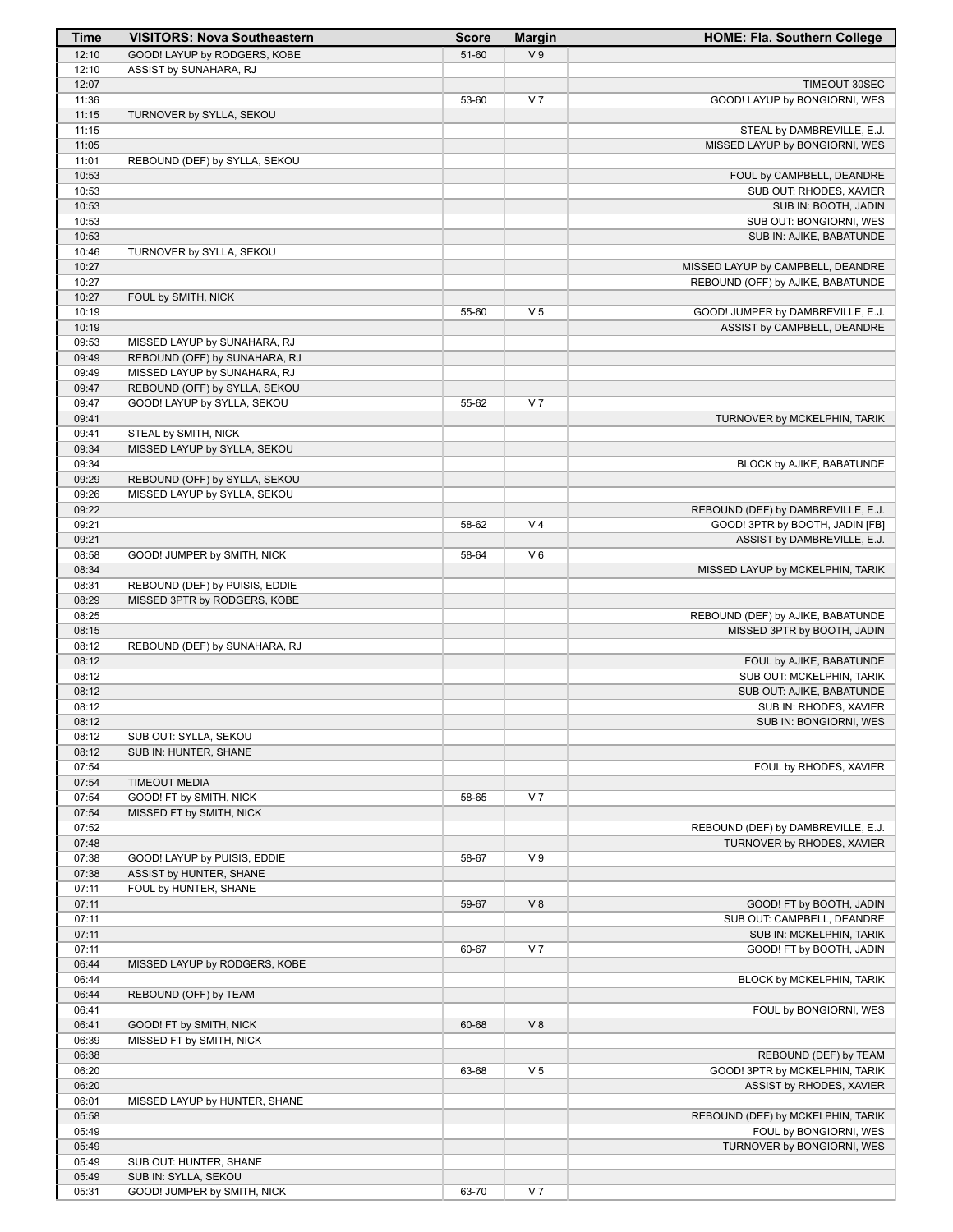| Time           | <b>VISITORS: Nova Southeastern</b> | <b>Score</b> | <b>Margin</b>  | HOME: Fla. Southern College                                           |
|----------------|------------------------------------|--------------|----------------|-----------------------------------------------------------------------|
| 05:09          |                                    | 66-70        | V <sub>4</sub> | GOOD! 3PTR by MCKELPHIN, TARIK                                        |
| 05:09          |                                    |              |                | ASSIST by BONGIORNI, WES                                              |
| 04:39          | MISSED LAYUP by SYLLA, SEKOU       |              |                |                                                                       |
| 04:37          | REBOUND (OFF) by SYLLA, SEKOU      |              |                |                                                                       |
| 04:37          | GOOD! LAYUP by SYLLA, SEKOU        | 66-72        | $V_6$          |                                                                       |
| 04:37<br>04:37 | FOUL (TECH) by SYLLA, SEKOU        |              |                | MISSED FT by BOOTH, JADIN [FB]                                        |
| 04:37          |                                    |              |                | REBOUND (DEADB) by TEAM                                               |
| 04:37          |                                    | 67-72        | V <sub>5</sub> | GOOD! FT by BOOTH, JADIN [FB]                                         |
| 04:37          |                                    |              |                | SUB OUT: BOOTH, JADIN                                                 |
| 04:37          |                                    |              |                | SUB IN: AJIKE, BABATUNDE                                              |
| 04:22          |                                    | 70-72        | V <sub>2</sub> | GOOD! 3PTR by MCKELPHIN, TARIK                                        |
| 04:22          |                                    |              |                | ASSIST by RHODES, XAVIER                                              |
| 04:19          |                                    |              |                | FOUL (TECH) by TEAM                                                   |
| 04:19          | GOOD! FT by SMITH, NICK [FB]       | 70-73        | $V_3$          |                                                                       |
| 03:52          | GOOD! DUNK by SUNAHARA, RJ         | 70-75        | V <sub>5</sub> |                                                                       |
| 03:52          | ASSIST by SMITH, NICK              |              |                |                                                                       |
| 03:42          |                                    |              |                | MISSED 3PTR by MCKELPHIN, TARIK                                       |
| 03:39          |                                    |              |                | REBOUND (OFF) by BONGIORNI, WES                                       |
| 03:37          |                                    |              |                | TURNOVER by BONGIORNI, WES                                            |
| 03:37          | STEAL by SMITH, NICK               |              |                |                                                                       |
| 03:37          | MISSED LAYUP by RODGERS, KOBE      |              |                |                                                                       |
| 03:37<br>03:37 | REBOUND (OFF) by TEAM              |              |                | BLOCK by MCKELPHIN, TARIK                                             |
| 03:37          | <b>TIMEOUT MEDIA</b>               |              |                |                                                                       |
| 03:20          | MISSED LAYUP by RODGERS, KOBE      |              |                |                                                                       |
| 03:18          |                                    |              |                | REBOUND (DEF) by DAMBREVILLE, E.J.                                    |
| 03:11          |                                    |              |                | MISSED LAYUP by RHODES, XAVIER                                        |
| 03:11          | BLOCK by SYLLA, SEKOU              |              |                |                                                                       |
| 03:11          |                                    |              |                | REBOUND (OFF) by TEAM                                                 |
| 03:00          |                                    |              |                | MISSED 3PTR by MCKELPHIN, TARIK                                       |
| 03:00          | REBOUND (DEF) by TEAM              |              |                |                                                                       |
| 02:38          | MISSED 3PTR by PUISIS, EDDIE       |              |                |                                                                       |
| 02:33          |                                    |              |                | REBOUND (DEF) by DAMBREVILLE, E.J.                                    |
| 02:32          |                                    |              |                | TURNOVER by RHODES, XAVIER                                            |
| 02:01          | GOOD! LAYUP by SYLLA, SEKOU        | 70-77        | V <sub>7</sub> |                                                                       |
| 01:50          |                                    |              |                | TURNOVER by DAMBREVILLE, E.J.                                         |
| 01:25<br>01:22 | MISSED LAYUP by PUISIS, EDDIE      |              |                |                                                                       |
| 01:19          |                                    |              |                | REBOUND (DEF) by MCKELPHIN, TARIK<br>MISSED LAYUP by MCKELPHIN, TARIK |
| 01:19          | BLOCK by SUNAHARA, RJ              |              |                |                                                                       |
| 01:19          |                                    |              |                | REBOUND (OFF) by TEAM                                                 |
| 01:19          |                                    |              |                | TIMEOUT 30SEC                                                         |
| 01:19          |                                    |              |                | SUB OUT: AJIKE, BABATUNDE                                             |
| 01:19          |                                    |              |                | SUB IN: BOOTH, JADIN                                                  |
| 01:14          |                                    |              |                | MISSED 3PTR by BOOTH, JADIN                                           |
| 01:10          | REBOUND (DEF) by SMITH, NICK       |              |                |                                                                       |
| 00:51          | GOOD! LAYUP by SYLLA, SEKOU        | 70-79        | V <sub>9</sub> |                                                                       |
| 00:43          |                                    | 73-79        | $V_6$          | GOOD! 3PTR by DAMBREVILLE, E.J.                                       |
| 00:43          |                                    |              |                | <b>ASSIST by MCKELPHIN, TARIK</b>                                     |
| 00:43          |                                    |              |                | <b>TIMEOUT TEAM</b>                                                   |
| 00:43          |                                    |              |                | SUB OUT: BOOTH, JADIN                                                 |
| 00:43<br>00:38 |                                    |              |                | SUB IN: CAMPBELL, DEANDRE<br>FOUL by RHODES, XAVIER                   |
| 00:38          | GOOD! FT by PUISIS, EDDIE [FB]     | 73-80        | V <sub>7</sub> |                                                                       |
| 00:38          |                                    |              |                | SUB OUT: CAMPBELL, DEANDRE                                            |
| 00:38          |                                    |              |                | SUB IN: BOOTH, JADIN                                                  |
| 00:38          | GOOD! FT by PUISIS, EDDIE [FB]     | 73-81        | V8             |                                                                       |
| 00:28          |                                    |              |                | MISSED 3PTR by DAMBREVILLE, E.J.                                      |
| 00:26          | REBOUND (DEF) by PUISIS, EDDIE     |              |                |                                                                       |
| 00:26          |                                    |              |                | FOUL by BOOTH, JADIN                                                  |
| 00:26          | GOOD! FT by PUISIS, EDDIE [FB]     | 73-82        | V <sub>9</sub> |                                                                       |
| 00:26          | GOOD! FT by PUISIS, EDDIE [FB]     | 73-83        | $V$ 10         |                                                                       |
| 00:18          |                                    |              |                | MISSED 3PTR by MCKELPHIN, TARIK                                       |
| 00:18          | REBOUND (DEF) by RODGERS, KOBE     |              |                |                                                                       |
| 00:18          | TURNOVER by RODGERS, KOBE          |              |                |                                                                       |
| 00:18          |                                    |              |                | SUB OUT: BONGIORNI, WES                                               |
| 00:18          |                                    |              |                | SUB IN: GUNNLAUGSSON, OLAFUR                                          |
| 00:15          |                                    |              |                | TURNOVER by RHODES, XAVIER                                            |
| 00:15          | STEAL by SYLLA, SEKOU              |              |                |                                                                       |

**Nova Southeastern 83, Fla. Southern College 73**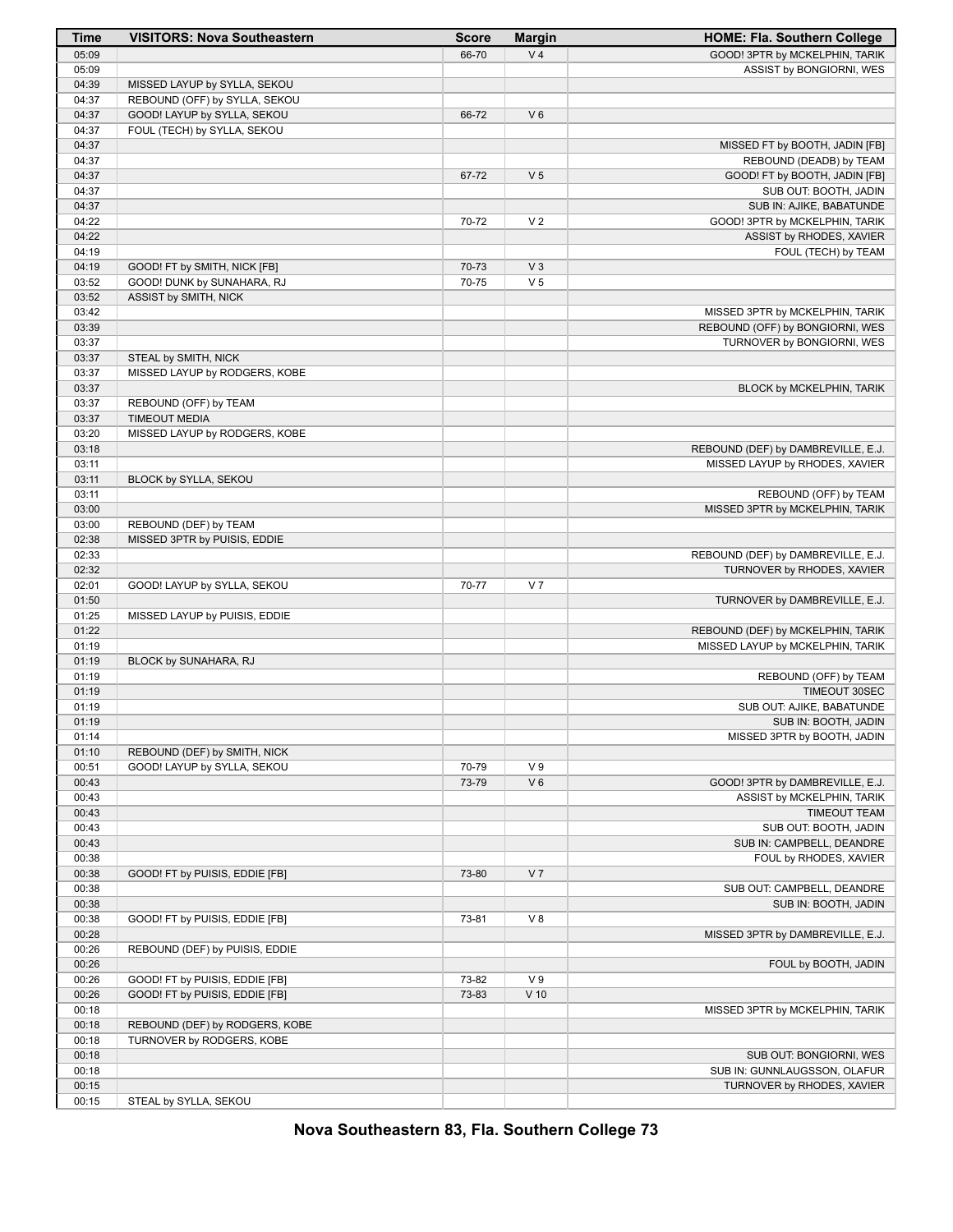| <b>Points (This Period)</b> | <b>NSU</b>     | <b>FSC</b>     |
|-----------------------------|----------------|----------------|
| In the Paint                | 22             |                |
| Off Turns                   | 6              |                |
| 2nd Chance                  |                |                |
| Fast Break                  |                |                |
| Bench                       |                | 6              |
| Per Poss                    | 0.897<br>18/39 | 1.026<br>16/38 |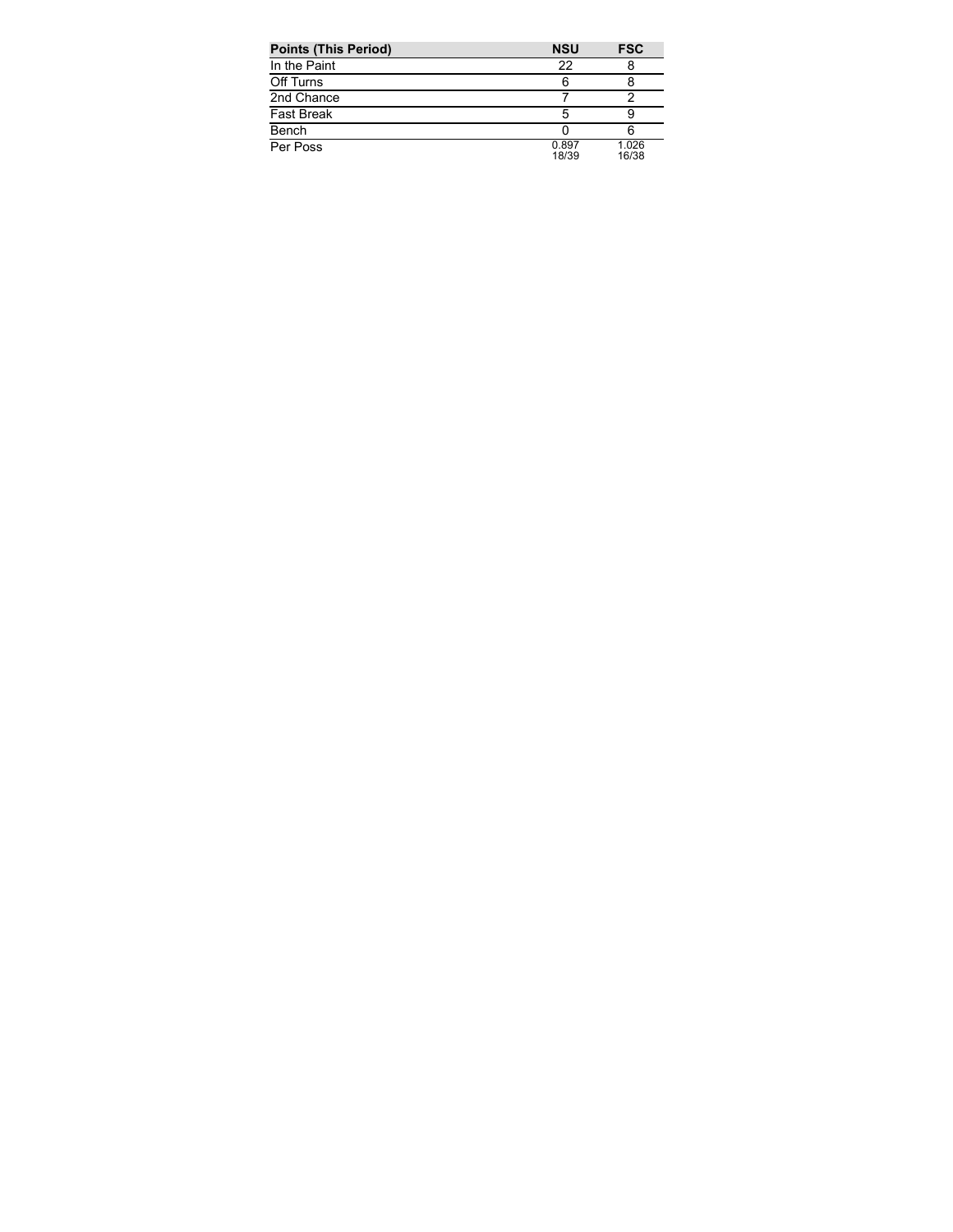#### **Official Scoring/Possession Reference Chart Nova Southeastern vs Fla. Southern College Period 1 January 16, 2022 at Jenkins Field House**



#### **Period 1**

#### **Starters:**

| Time  | <b>VISITORS: Nova Southeastern</b> | <b>Score</b> | <b>Margin</b>   | <b>HOME: Fla. Southern College</b>   |
|-------|------------------------------------|--------------|-----------------|--------------------------------------|
| 19:18 |                                    | $3-0$        | $H_3$           | GOOD! 3PTR by MCKELPHIN, TARIK       |
| 19:00 | GOOD! LAYUP by SYLLA, SEKOU        | $3 - 2$      | H 1             |                                      |
| 18:41 |                                    | $5-2$        | $H_3$           | GOOD! LAYUP by BONGIORNI, WES [FB]   |
| 18:12 |                                    | 8-2          | H <sub>6</sub>  | GOOD! 3PTR by MCKELPHIN, TARIK       |
| 18:03 | GOOD! LAYUP by SYLLA, SEKOU        | $8 - 4$      | H4              |                                      |
| 17:23 |                                    | $10 - 4$     | H <sub>6</sub>  | GOOD! LAYUP by MCKELPHIN, TARIK [FB] |
| 17:06 | GOOD! 3PTR by RODGERS, KOBE        | $10 - 7$     | $H_3$           |                                      |
| 16:29 | GOOD! LAYUP by SYLLA, SEKOU        | $10-9$       | H <sub>1</sub>  |                                      |
| 15:50 |                                    | $12-9$       | $H_3$           | GOOD! LAYUP by DAMBREVILLE, E.J.     |
| 15:35 | GOOD! FT by SUNAHARA, RJ           | $12 - 10$    | H <sub>2</sub>  |                                      |
| 15:35 | GOOD! FT by SUNAHARA, RJ           | $12 - 11$    | H <sub>1</sub>  |                                      |
| 15:05 | GOOD! JUMPER by PUISIS, EDDIE      | $12 - 13$    | V <sub>1</sub>  |                                      |
| 14:24 | GOOD! DUNK by SUNAHARA, RJ [FB]    | $12 - 15$    | $V_3$           |                                      |
| 14:16 |                                    | 13-15        | V <sub>2</sub>  | GOOD! FT by MCKELPHIN, TARIK [FB]    |
| 14:16 |                                    | $14 - 15$    | V <sub>1</sub>  | GOOD! FT by MCKELPHIN, TARIK [FB]    |
| 13:45 | GOOD! JUMPER by HUNTER, SHANE      | $14 - 17$    | $V_3$           |                                      |
| 13:04 | GOOD! LAYUP by RODGERS, KOBE       | 14-19        | V <sub>5</sub>  |                                      |
| 11:51 |                                    | 16-19        | $V_3$           | GOOD! LAYUP by RHODES, XAVIER [FB]   |
| 11:05 |                                    | 18-19        | V <sub>1</sub>  | GOOD! JUMPER by AJIKE, BABATUNDE     |
| 10:53 | GOOD! 3PTR by HUNTER, SHANE        | 18-22        | V <sub>4</sub>  |                                      |
| 10:46 |                                    | 20-22        | V <sub>2</sub>  | GOOD! LAYUP by AJIKE, BABATUNDE [FB] |
| 10:38 | GOOD! 3PTR by SPEIDEL, LUKAS [FB]  | 20-25        | V <sub>5</sub>  |                                      |
| 10:07 | GOOD! LAYUP by SUNAHARA, RJ        | 20-27        | V <sub>7</sub>  |                                      |
| 09:44 |                                    | 23-27        | V 4             | GOOD! 3PTR by GUNNLAUGSSON, OLAFUR   |
| 09:24 | GOOD! FT by SUNAHARA, RJ           | 23-28        | V <sub>5</sub>  |                                      |
| 09:24 | GOOD! FT by SUNAHARA, RJ           | 23-29        | V6              |                                      |
| 09:17 |                                    | 26-29        | V <sub>3</sub>  | GOOD! 3PTR by MCKELPHIN, TARIK       |
| 08:54 | GOOD! LAYUP by SYLLA, SEKOU        | 26-31        | V <sub>5</sub>  |                                      |
| 08:19 | GOOD! JUMPER by SYLLA, SEKOU       | 26-33        | V <sub>7</sub>  |                                      |
| 08:07 | GOOD! LAYUP by SUNAHARA, RJ        | 26-35        | V 9             |                                      |
| 07:00 |                                    | 28-35        | V <sub>7</sub>  | GOOD! LAYUP by RHODES, XAVIER        |
| 06:41 | GOOD! FT by SYLLA, SEKOU           | 28-36        | V8              |                                      |
| 06:41 | GOOD! FT by SYLLA, SEKOU           | 28-37        | V <sub>9</sub>  |                                      |
| 05:30 | GOOD! LAYUP by HUNTER, SHANE [FB]  | 28-39        | V <sub>11</sub> |                                      |
| 04:42 | GOOD! FT by HUNTER, SHANE [FB]     | 28-40        | V <sub>12</sub> |                                      |
| 04:19 |                                    | 29-40        | V <sub>11</sub> | GOOD! FT by MCKELPHIN, TARIK [FB]    |
| 03:28 |                                    | $31 - 40$    | V <sub>9</sub>  | GOOD! JUMPER by BOOTH, JADIN         |
| 03:13 | GOOD! JUMPER by SUNAHARA, RJ       | $31 - 42$    | V <sub>11</sub> |                                      |
| 02:56 | GOOD! FT by SYLLA, SEKOU [FB]      | $31 - 43$    | V <sub>12</sub> |                                      |
| 02:56 | GOOD! FT by SYLLA, SEKOU [FB]      | $31 - 44$    | V <sub>13</sub> |                                      |
| 02:17 | GOOD! LAYUP by SYLLA, SEKOU        | 31-46        | V <sub>15</sub> |                                      |
| 01:49 |                                    | 33-46        | V <sub>13</sub> | GOOD! LAYUP by DAMBREVILLE, E.J.     |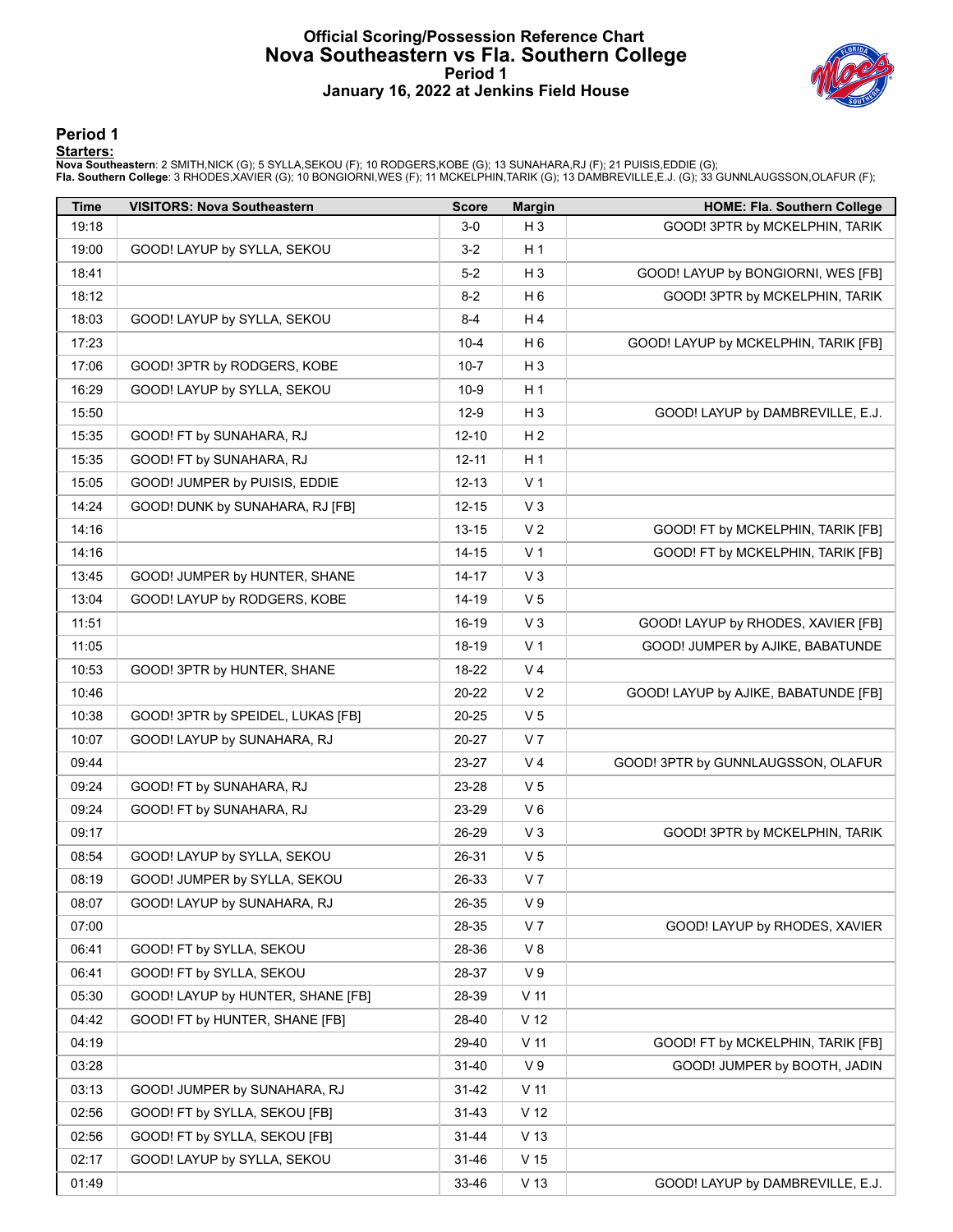| <b>Time</b> | <b>VISITORS: Nova Southeastern</b> | <b>Score</b> | <b>Margin</b>   | <b>HOME: Fla. Southern College</b> |
|-------------|------------------------------------|--------------|-----------------|------------------------------------|
| 01:48       | GOOD! FT by SYLLA, SEKOU [FB]      | $33 - 47$    | V <sub>14</sub> |                                    |
| 01:48       | GOOD! FT by SYLLA, SEKOU [FB]      | $33 - 48$    | V 15            |                                    |
| 01:06       |                                    | 34-48        | V 14            | GOOD! FT by MCKELPHIN, TARIK [FB]  |

**Nova Southeastern 48, Fla. Southern College 34**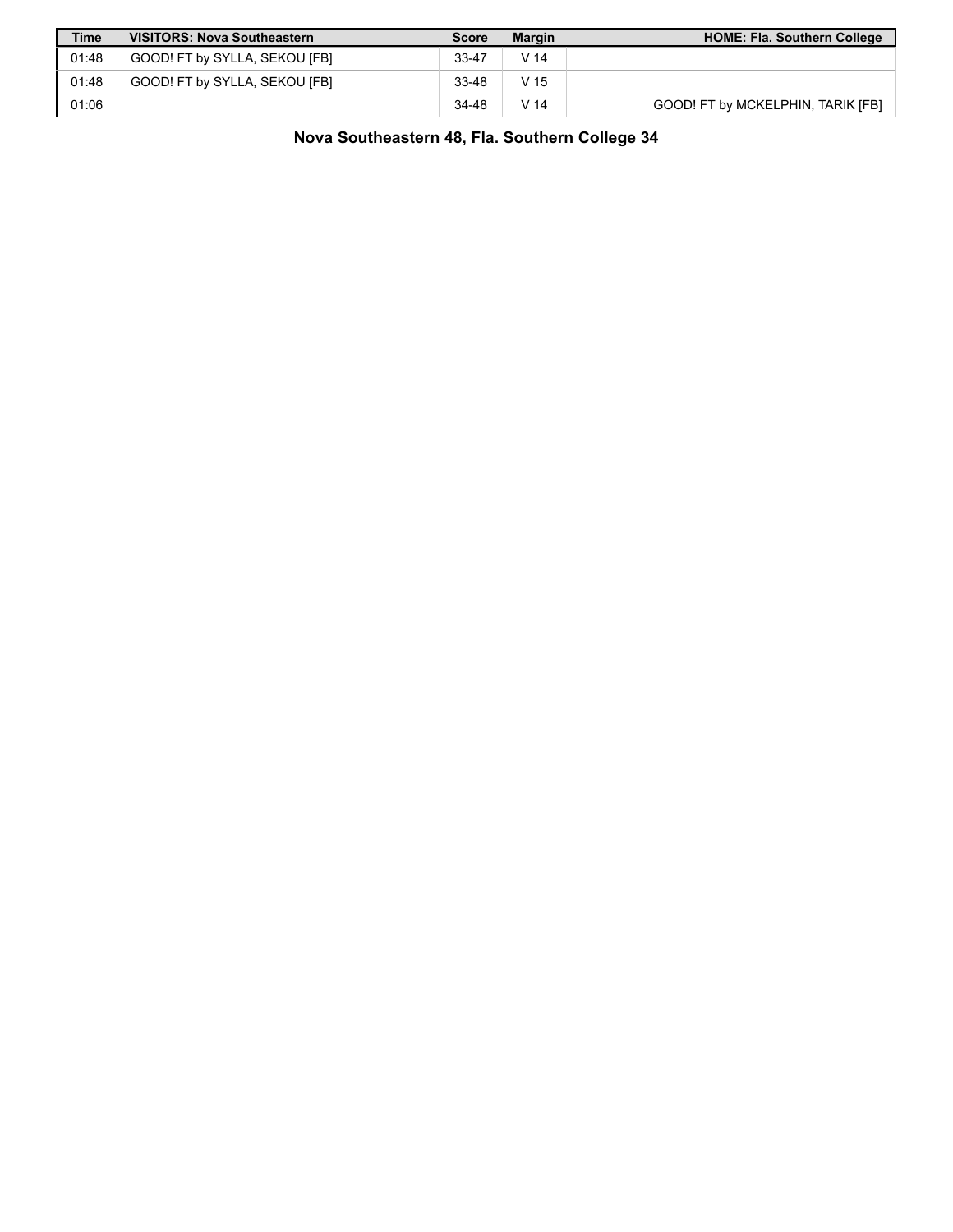#### **Official Scoring/Possession Reference Chart Nova Southeastern vs Fla. Southern College Period 2 January 16, 2022 at Jenkins Field House**



#### **Period 2**

#### **Starters:**

| <b>Time</b> | <b>VISITORS: Nova Southeastern</b> | <b>Score</b> | <b>Margin</b>   | <b>HOME: Fla. Southern College</b>   |
|-------------|------------------------------------|--------------|-----------------|--------------------------------------|
| 19:17       |                                    | 36-48        | V <sub>12</sub> | GOOD! LAYUP by RHODES, XAVIER        |
| 18:25       |                                    | 37-48        | V <sub>11</sub> | GOOD! FT by RHODES, XAVIER [FB]      |
| 18:25       |                                    | 38-48        | $V$ 10          | GOOD! FT by RHODES, XAVIER [FB]      |
| 18:04       | GOOD! LAYUP by SUNAHARA, RJ        | 38-50        | V <sub>12</sub> |                                      |
| 17:20       |                                    | 41-50        | V <sub>9</sub>  | GOOD! 3PTR by DAMBREVILLE, E.J. [FB] |
| 16:33       |                                    | 44-50        | $V_6$           | GOOD! 3PTR by DAMBREVILLE, E.J.      |
| 16:21       | GOOD! LAYUP by RODGERS, KOBE       | 44-52        | V8              |                                      |
| 15:47       |                                    | 46-52        | $V_6$           | GOOD! LAYUP by MCKELPHIN, TARIK      |
| 15:32       | GOOD! JUMPER by RODGERS, KOBE      | 46-54        | V8              |                                      |
| 15:20       |                                    | 49-54        | V <sub>5</sub>  | GOOD! 3PTR by DAMBREVILLE, E.J.      |
| 14:32       |                                    | 51-54        | V <sub>3</sub>  | GOOD! JUMPER by RHODES, XAVIER       |
| 13:21       | GOOD! JUMPER by SMITH, NICK        | 51-56        | V <sub>5</sub>  |                                      |
| 12:40       | GOOD! LAYUP by SYLLA, SEKOU        | 51-58        | V <sub>7</sub>  |                                      |
| 12:10       | GOOD! LAYUP by RODGERS, KOBE       | 51-60        | V <sub>9</sub>  |                                      |
| 11:36       |                                    | 53-60        | V <sub>7</sub>  | GOOD! LAYUP by BONGIORNI, WES        |
| 10:19       |                                    | 55-60        | V <sub>5</sub>  | GOOD! JUMPER by DAMBREVILLE, E.J.    |
| 09:47       | GOOD! LAYUP by SYLLA, SEKOU        | 55-62        | V <sub>7</sub>  |                                      |
| 09:21       |                                    | 58-62        | V <sub>4</sub>  | GOOD! 3PTR by BOOTH, JADIN [FB]      |
| 08:58       | GOOD! JUMPER by SMITH, NICK        | 58-64        | $V_6$           |                                      |
| 07:54       | GOOD! FT by SMITH, NICK            | 58-65        | V <sub>7</sub>  |                                      |
| 07:38       | GOOD! LAYUP by PUISIS, EDDIE       | 58-67        | V <sub>9</sub>  |                                      |
| 07:11       |                                    | 59-67        | V8              | GOOD! FT by BOOTH, JADIN             |
| 07:11       |                                    | 60-67        | V <sub>7</sub>  | GOOD! FT by BOOTH, JADIN             |
| 06:41       | GOOD! FT by SMITH, NICK            | 60-68        | V8              |                                      |
| 06:20       |                                    | 63-68        | V <sub>5</sub>  | GOOD! 3PTR by MCKELPHIN, TARIK       |
| 05:31       | GOOD! JUMPER by SMITH, NICK        | 63-70        | V <sub>7</sub>  |                                      |
| 05:09       |                                    | 66-70        | V <sub>4</sub>  | GOOD! 3PTR by MCKELPHIN, TARIK       |
| 04:37       | GOOD! LAYUP by SYLLA, SEKOU        | 66-72        | $V_6$           |                                      |
| 04:37       |                                    | 67-72        | V <sub>5</sub>  | GOOD! FT by BOOTH, JADIN [FB]        |
| 04:22       |                                    | 70-72        | V <sub>2</sub>  | GOOD! 3PTR by MCKELPHIN, TARIK       |
| 04:19       | GOOD! FT by SMITH, NICK [FB]       | 70-73        | $V_3$           |                                      |
| 03:52       | GOOD! DUNK by SUNAHARA, RJ         | 70-75        | V <sub>5</sub>  |                                      |
| 02:01       | GOOD! LAYUP by SYLLA, SEKOU        | 70-77        | V <sub>7</sub>  |                                      |
| 00:51       | GOOD! LAYUP by SYLLA, SEKOU        | 70-79        | V <sub>9</sub>  |                                      |
| 00:43       |                                    | 73-79        | $V_6$           | GOOD! 3PTR by DAMBREVILLE, E.J.      |
| 00:38       | GOOD! FT by PUISIS, EDDIE [FB]     | 73-80        | V <sub>7</sub>  |                                      |
| 00:38       | GOOD! FT by PUISIS, EDDIE [FB]     | 73-81        | V8              |                                      |
| 00:26       | GOOD! FT by PUISIS, EDDIE [FB]     | 73-82        | V <sub>9</sub>  |                                      |
| 00:26       | GOOD! FT by PUISIS, EDDIE [FB]     | 73-83        | $V$ 10          |                                      |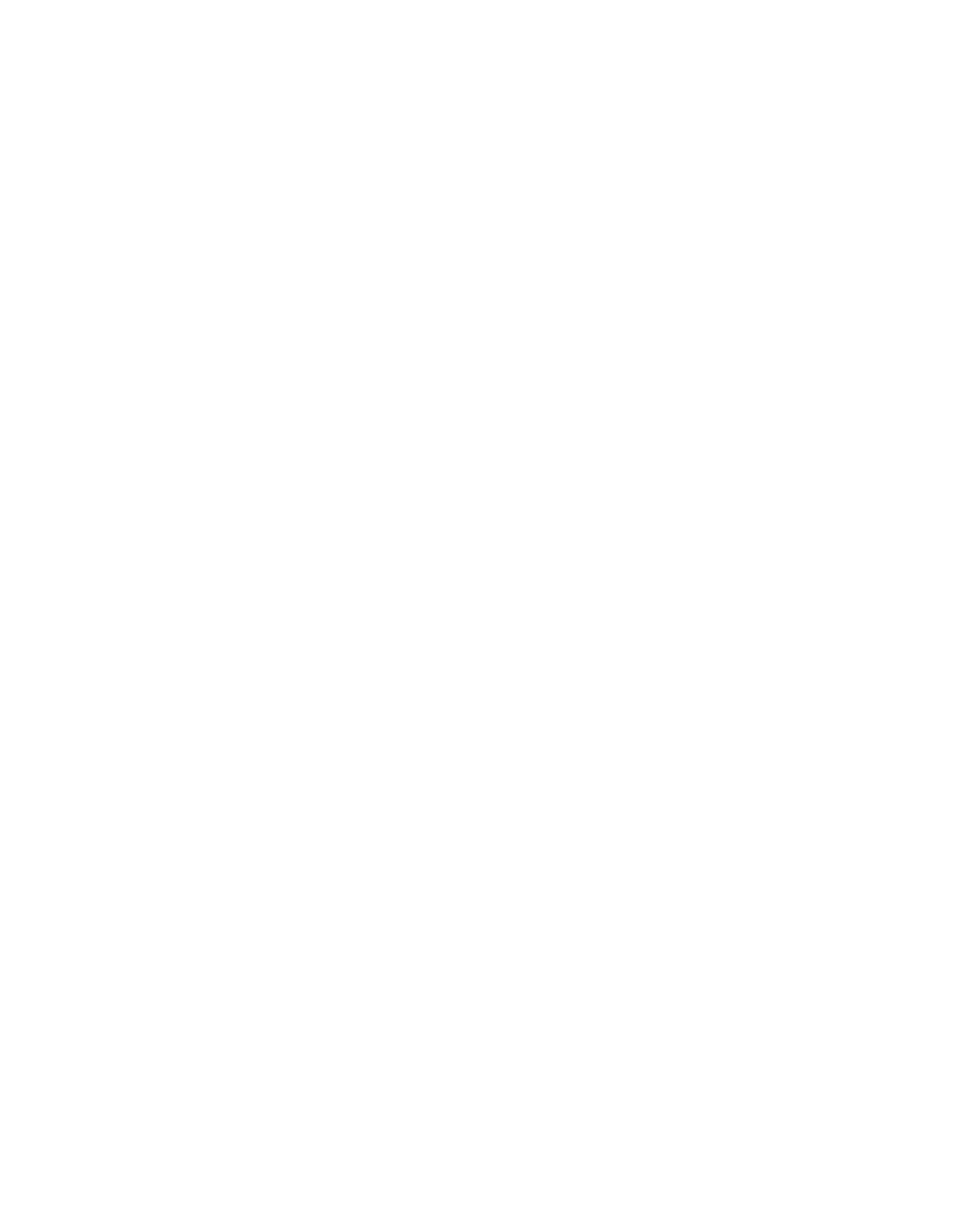#### **Official Substitutions Log Nova Southeastern vs Fla. Southern College Period 1 January 16, 2022 at Jenkins Field House**



| <b>VISITORS: Nova Southeastern</b> | Time  | <b>Score</b> | HOME: Fla. Southern College   |
|------------------------------------|-------|--------------|-------------------------------|
| 2 SMITH, NICK                      |       |              | 3 RHODES, XAVIER              |
| 5 SYLLA, SEKOU                     |       |              | 10 BONGIORNI, WES             |
| 10 RODGERS, KOBE                   |       |              | 11 MCKELPHIN, TARIK           |
| 13 SUNAHARA, RJ                    |       |              | 13 DAMBREVILLE, E.J.          |
| 21 PUISIS, EDDIE                   |       |              | 33 GUNNLAUGSSON, OLAFUR       |
|                                    | 16:24 | $9 - 10$     | SUB OUT: GUNNLAUGSSON, OLAFUR |
|                                    | 16:24 |              | SUB IN: ANDERSON, LUKE        |
|                                    | 16:01 | $9 - 10$     | SUB OUT: RHODES, XAVIER       |
|                                    | 16:01 |              | SUB IN: CAMPBELL, DEANDRE     |
|                                    | 15:35 | $9 - 12$     | SUB OUT: MCKELPHIN, TARIK     |
|                                    | 15:35 |              | SUB IN: BOOTH, JADIN          |
|                                    | 14:23 | $15 - 12$    | SUB OUT: DAMBREVILLE, E.J.    |
|                                    | 14:23 |              | SUB OUT: ANDERSON, LUKE       |
|                                    |       |              |                               |
|                                    | 14:23 |              | SUB IN: MCKELPHIN, TARIK      |
|                                    | 14:23 |              | SUB IN: AJIKE, BABATUNDE      |
| SUB OUT: 10 RODGERS, KOBE          | 14:20 | $15 - 12$    |                               |
| SUB OUT: 13 SUNAHARA, RJ           | 14:20 |              |                               |
| SUB IN: 23 HUNTER, SHANE           | 14:20 |              |                               |
| SUB IN: 33 SPEIDEL, LUKAS          | 14:20 |              |                               |
|                                    | 13:25 | $17 - 14$    | SUB OUT: BONGIORNI, WES       |
|                                    | 13:25 |              | SUB IN: GUNNLAUGSSON, OLAFUR  |
| SUB OUT: 5 SYLLA, SEKOU            | 13:25 |              |                               |
| SUB OUT: 21 PUISIS, EDDIE          | 13:25 |              |                               |
| SUB IN: 10 RODGERS.KOBE            | 13:25 |              |                               |
| SUB IN: 13 SUNAHARA, RJ            | 13:25 |              |                               |
|                                    | 13:25 |              | SUB OUT: CAMPBELL, DEANDRE    |
|                                    | 13:25 |              | SUB IN: RHODES, XAVIER        |
|                                    | 13:25 |              | SUB OUT: BOOTH, JADIN         |
|                                    | 13:25 |              | SUB IN: DAMBREVILLE, E.J.     |
|                                    | 09:24 | 27-23        | SUB OUT: AJIKE, BABATUNDE     |
|                                    | 09:24 |              | SUB OUT: GUNNLAUGSSON, OLAFUR |
|                                    | 09:24 |              | SUB OUT: RHODES, XAVIER       |
|                                    | 09:24 |              | SUB IN: CAMPBELL, DEANDRE     |
|                                    | 09:24 |              | SUB IN: BONGIORNI, WES        |
|                                    |       |              |                               |
|                                    | 09:24 |              | SUB IN: ANDERSON, LUKE        |
| SUB OUT: 23 HUNTER, SHANE          | 09:19 | 29-23        |                               |
| SUB IN: 5 SYLLA, SEKOU             | 09:19 |              |                               |
|                                    | 07:24 | 35-26        | SUB OUT: MCKELPHIN, TARIK     |
|                                    | 07:24 |              | SUB OUT: DAMBREVILLE, E.J.    |
|                                    | 07:24 |              | SUB OUT: ANDERSON, LUKE       |
|                                    | 07:24 |              | SUB IN: BOOTH, JADIN          |
|                                    | 07:24 |              | SUB IN: RHODES, XAVIER        |
|                                    | 07:24 |              | SUB IN: AJIKE, BABATUNDE      |
| SUB OUT: 10 RODGERS, KOBE          | 07:24 |              |                               |
| SUB IN: 21 PUISIS.EDDIE            | 07:24 |              |                               |
| SUB OUT: 33 SPEIDEL, LUKAS         | 06:41 | 36-28        |                               |
| SUB IN: 10 RODGERS, KOBE           | 06:41 |              |                               |
| SUB OUT: 5 SYLLA, SEKOU            | 06:41 |              |                               |
| SUB IN: 23 HUNTER, SHANE           | 06:41 |              |                               |
| SUB OUT: 10 RODGERS, KOBE          | 06:11 | 37-28        |                               |
| SUB OUT: 21 PUISIS, EDDIE          | 06:11 |              |                               |
| SUB IN: 3 MOORE, MIKE              | 06:11 |              |                               |
| SUB IN: 33 SPEIDEL, LUKAS          | 06:11 |              |                               |
|                                    | 05:30 | 39-28        | SUB OUT: BOOTH, JADIN         |
|                                    | 05:30 |              | SUB OUT: CAMPBELL, DEANDRE    |
|                                    |       |              |                               |
|                                    | 05:30 |              | SUB OUT: BONGIORNI, WES       |
|                                    | 05:30 |              | SUB IN: MCKELPHIN, TARIK      |
|                                    | 05:30 |              | SUB IN: DAMBREVILLE, E.J.     |
|                                    | 05:30 |              | SUB IN: GUNNLAUGSSON, OLAFUR  |
|                                    | 04:57 | 39-28        | SUB OUT: AJIKE, BABATUNDE     |
|                                    | 04:57 |              | SUB IN: BONGIORNI, WES        |
|                                    | 04:19 | 40-29        | SUB OUT: RHODES, XAVIER       |
|                                    | 04:19 |              | SUB IN: BOOTH, JADIN          |
| SUB OUT: 3 MOORE, MIKE             | 04:19 |              |                               |
| SUB OUT: 23 HUNTER, SHANE          | 04:19 |              |                               |
| SUB IN: 5 SYLLA, SEKOU             | 04:19 |              |                               |
| SUB IN: 10 RODGERS, KOBE           | 04:19 |              |                               |
|                                    | 02:56 | 43-31        | SUB OUT: GUNNLAUGSSON, OLAFUR |
|                                    | 02:56 |              | SUB IN: AJIKE, BABATUNDE      |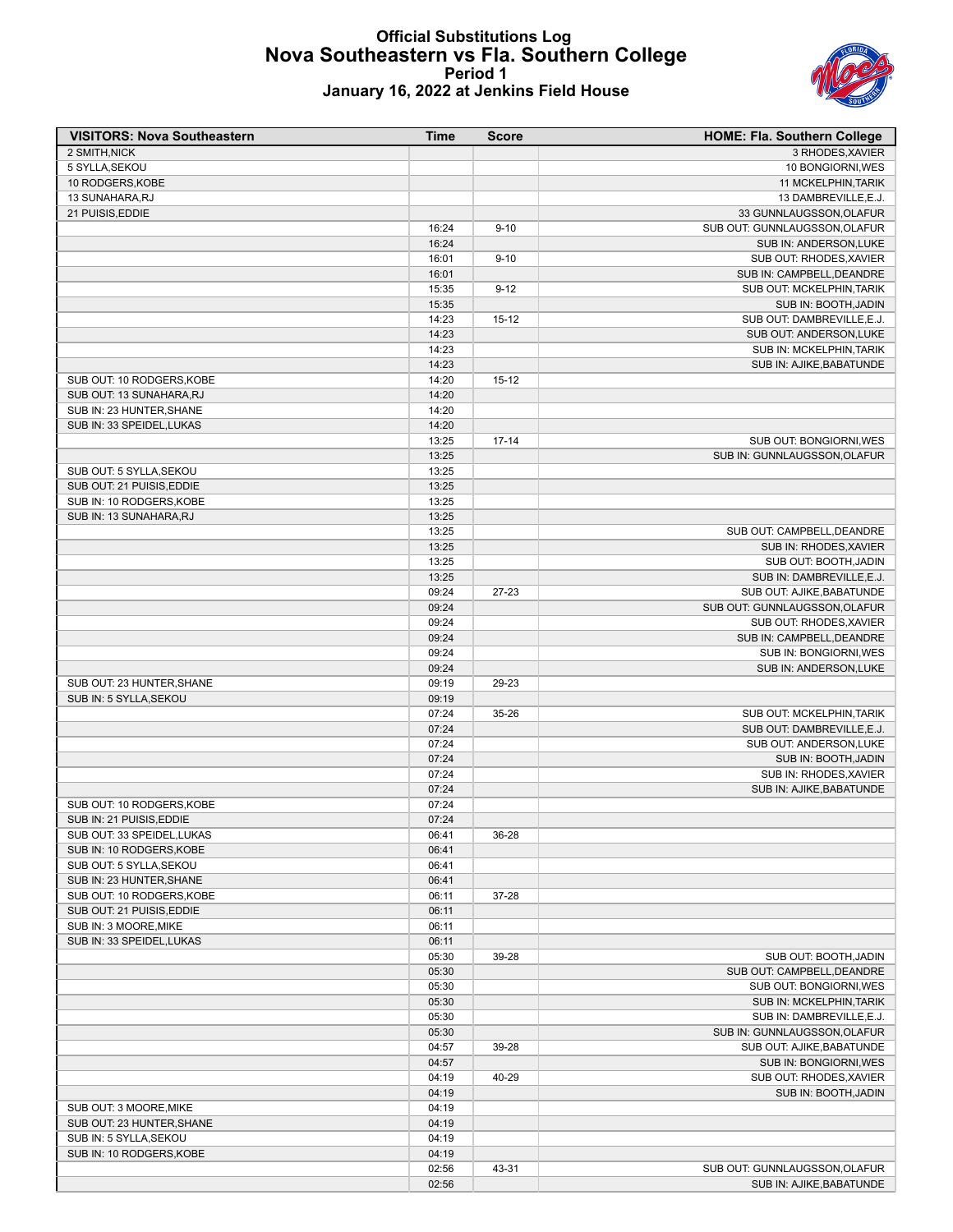| <b>VISITORS: Nova Southeastern</b> | <b>Time</b> | <b>Score</b> | <b>HOME: Fla. Southern College</b> |
|------------------------------------|-------------|--------------|------------------------------------|
|                                    | 02:07       | 46-31        | SUB OUT: AJIKE, BABATUNDE          |
|                                    | 02:07       |              | SUB IN: RHODES, XAVIER             |
| SUB OUT: 5 SYLLA, SEKOU            | 01:48       | 48-33        |                                    |
| SUB IN: 23 HUNTER SHANE            | 01:48       |              |                                    |
|                                    | 01:06       | 48-33        | SUB OUT: RHODES, XAVIER            |
|                                    | 01:06       |              | SUB IN: ANDERSON.LUKE              |
| SUB OUT: 23 HUNTER, SHANE          | 01:06       |              |                                    |
| SUB IN: 5 SYLLA, SEKOU             | 01:06       |              |                                    |

**Nova Southeastern 48, Fla. Southern College 34**